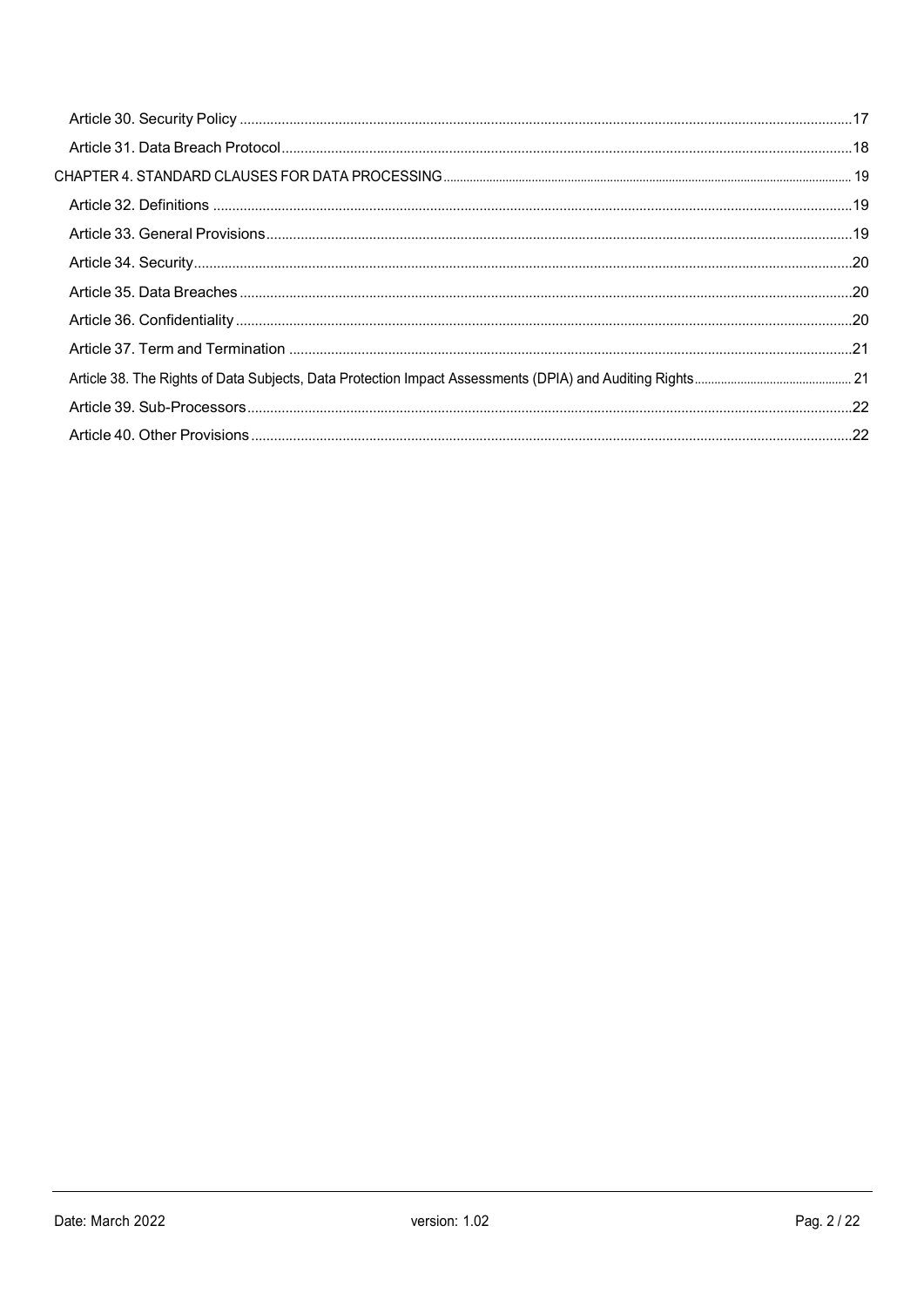# CHAPTER 1. GENERAL

The provisions under this chapter 'General' apply to all Agreements to which SC Business Application Development BV, also operating under the name Incrowd (Pro), is a Party, with the exception of any deviations made in other chapters, in which case the provisions of these specific chapters shall prevail over the provisions in the chapter 'General'.

#### Article 1. Definitions

Unless the context of a term specifically indicates otherwise, the terms used in these General Terms and Conditions are defined as follows:

- 1. General Terms and Conditions: the provisions in the present document.
- 2. Loan Agreement: The Agreement effected between SC Business Application Development BV and the Client based on which SC Business Application Development BV will provide Client with an Item without financial consideration being due, on condition that the Item will be returned to SC Business Application Development BV after the expiry of the agreed on loan period.
- 3. Data: digital information and details, including but not limited to text, documents, images, audio and video files, (source) files, scripts and other software.
- 4. Service(s): the Service(s) to be delivered or performed by SC Business Application Development BV for the Client, including but not limited to the delivery of or access to software applications and affiliated activities as described in the offer by and/or Agreement with SC Business Application Development BV.
- 5. Commencement date: the date on which the Agreement becomes effective and the delivery of the Service(s) commences.
- 6. Item: any Item, including those delivered subject to any retention (of title), provided or given on loan, based on the Agreement between SC Business Application Development BV and the Client.
- 7. Client: the natural or legal entity with whom SC Business Application Development BV has entered into an Agreement and other Party to the Agreement with SC Business Application Development BV for the purposes of article 6:231 under c Dutch Civil Code. This shall also include any person entering into or involved in negotiations to that end, as well as Service representative(s), authorized representative(s), successor(s) in title or heirs.
- 8. Agreement: any Agreement between SC Business Application Development BV and Client resulting from a proposal or offer made by SC Business Application Development BV and its valid acceptance by Client.
- 9. Parties: SC Business Application Development BV and the Client jointly;
- 10. Price list: the separate list of prices for activities of SC Business Application Development BV and deliverable Services by SC Business Application Development BV as stated in the offer or the proposal.
- 11. Software: the software designed and/or developed by SC Business Application Development BV, whether or not at the instruction of the Client, for which SC Business Application Development BV and the Client have entered into an (user) Agreement.
- 12. SaaS: the Software as a Service offered by SC Business Application Development BV through its website or in any other way.
- 13. In Writing: for the purpose of these General Terms and Conditions, "In Writing" and "written" shall include any communication by email and digital (for instance through an online interface) provided that the identity of the sender and integrity of the contents can be sufficiently established.
- 14. SC Business Application Development BV: the other Party to the Agreement with Client and the user of these General Terms and Conditions for the purpose of article 6:231 under b Dutch Civil Code.
- 15. SLA: the separate Service Level Agreement effected between SC Business Application Development BV and the Client which contains the arrangements on the level, the quality and the method of troubleshooting with regard to the Service.
- 16. Working days: Monday through Friday, with the exception of Dutch national holidays, including May 5th every five (5) years.
- 17. Work(s): the websites, applications, lay-out, Data files, software, documentation, advice, reports, analyses, designs or other creations developed or designed by SC Business Application Development BV for the benefit of and at the instruction of the Client.
- 18. Working hours: hours between 08:30 and 17:00 on Working days.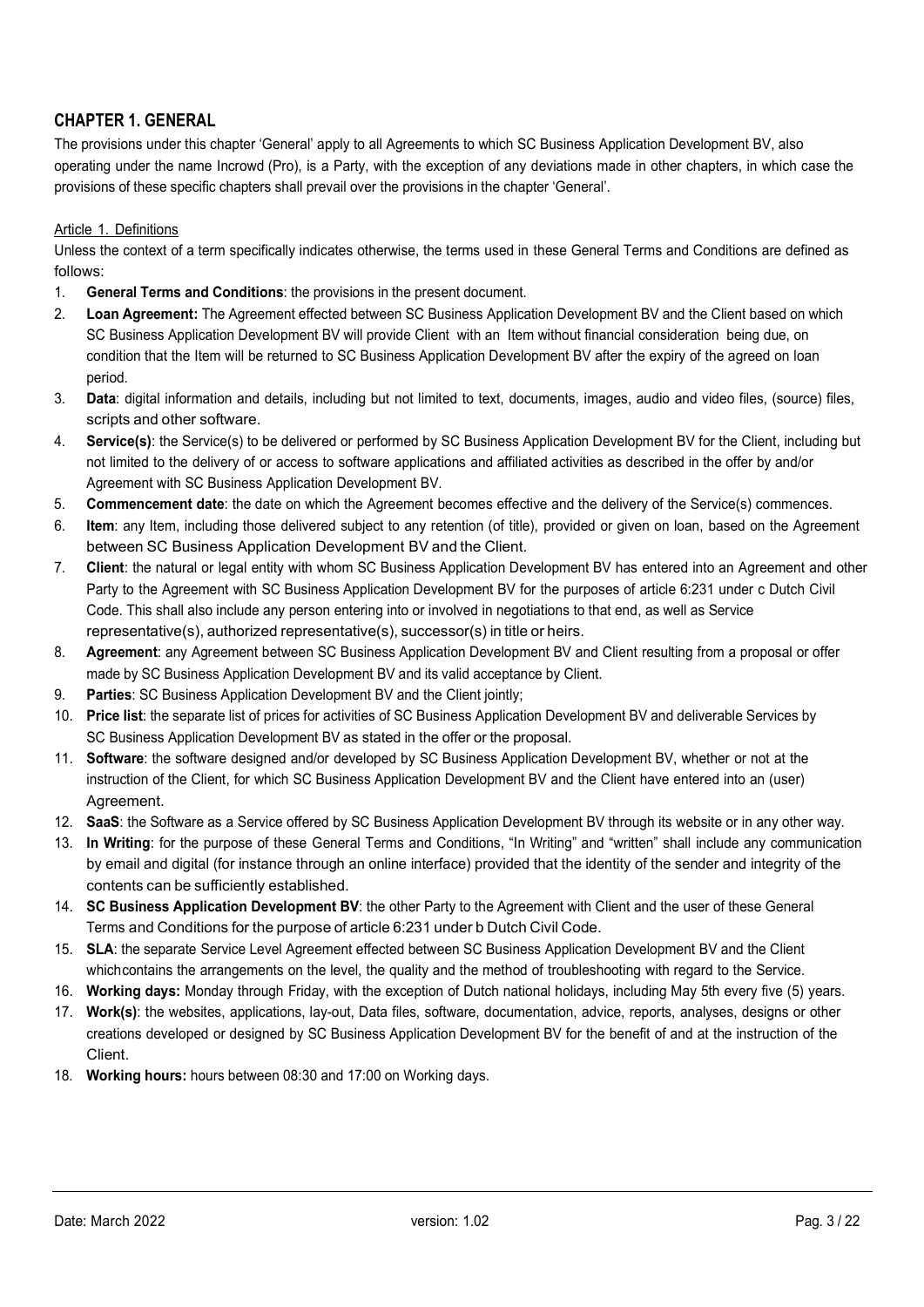# Article 2. Applicability

- 1. These General Terms and Conditions apply to all Agreements to which SC Business Application Development BV is a Party.
- 2. The applicability of any general terms and conditions, under any name, on the side of Client is explicitly rejected. Deviations of and additions to these terms shall only be valid if and to the extent that these were accepted by SC Business Application Development BV explicitly and In Writing.
- 3. Should SC Business Application Development BV (tacitly) allow deviations from these General Terms and Conditions during a short or longer period of time, these deviations do not impair its right to claim immediate and strict observance of these terms. The Client cannot derive any rights from the method with which SC Business Application Development BV applies the present terms.
- 4. These General Terms and Conditions also apply to all Agreements to which SC Business Application Development BV is a Party for the performance of which third Parties are involved. These third Parties can directly appeal to Client for the observance of these terms, such including any limitations of liability.
- 5. Should one or more provisions in these General Terms and Conditions be fully or partially void or voidable at any time, all other provisions in these General Terms and Conditions shall remain fully in effect. SC Business Application Development BV shall then replace the void or voidable provision with a new provision permissible by law that takes account of the purpose and scope of the original provision.
- 6. In the event of contravention between the contents of an Agreement effected between the Client and SC Business Application Development BV and the present terms, the content of the Agreement shall prevail.
- 7. SC Business Application Development BV is entitled to change these General Terms and Conditions at all times. SC Business Application Development BV shall inform the Client, In Writing, no later than thirty (30) days before the effectuation of the changes.

## Article 3. Proposals and Offers

- 1. All proposals and offers made by SC Business Application Development BV are revocable and will without obligation, unless otherwise indicated In Writing.
- 2. All prices and fees of SC Business Application Development BV are listed in the applicable Price list. All amounts are exclusive of turnover tax (VAT) and other government levies of any kind.
- 3. A combined quotation does not oblige SC Business Application Development BV to perform part of the assignment or service for a corresponding proportion of the quoted price. Proposals or offers do not automatically apply to future orders and Services.
- 4. The contents of the Agreement are exclusively defined by the description of the assignment as stated in the proposal or the offer. Should the acceptance differ (albeit on minor Items) from the contents of the offer or the proposal, SC Business Application Development BV shall not be bound by this. The Agreement shall not be concluded in accordance with such a deviating acceptance, unless SC Business Application Development BV indicates otherwise.
- 5. Should an Agreement be offered (partly) based on subsequent calculation of actual costs, the offered prices shall merely serve as a guide price, the actual hours performed by SC Business Application Development BV, as well as the actual costs incurred by SC Business Application Development BV shall be passed on.
- 6. Obvious errors or typos in the proposals or/and offers made by SC Business Application Development BV shall not bind SC Business Application Development BV.
- 7. The Client guarantees the correctness and completeness of the requirements, specifications and other information and details it provides to SC Business Application Development BV itself or which are provided on its behalf, and on which SC Business Application Development BV bases its proposal.
- 8. SC Business Application Development BV is entitled to charge the costs related to the proposal or offer to the Client, provided it has notified the Client of these costs beforehand and In Writing.
- 9. The Agreement between Client and SC Business Application Development BV is effected when SC Business Application Development BV sends the Client a confirmation of assignment or commences the actual performance of the Services.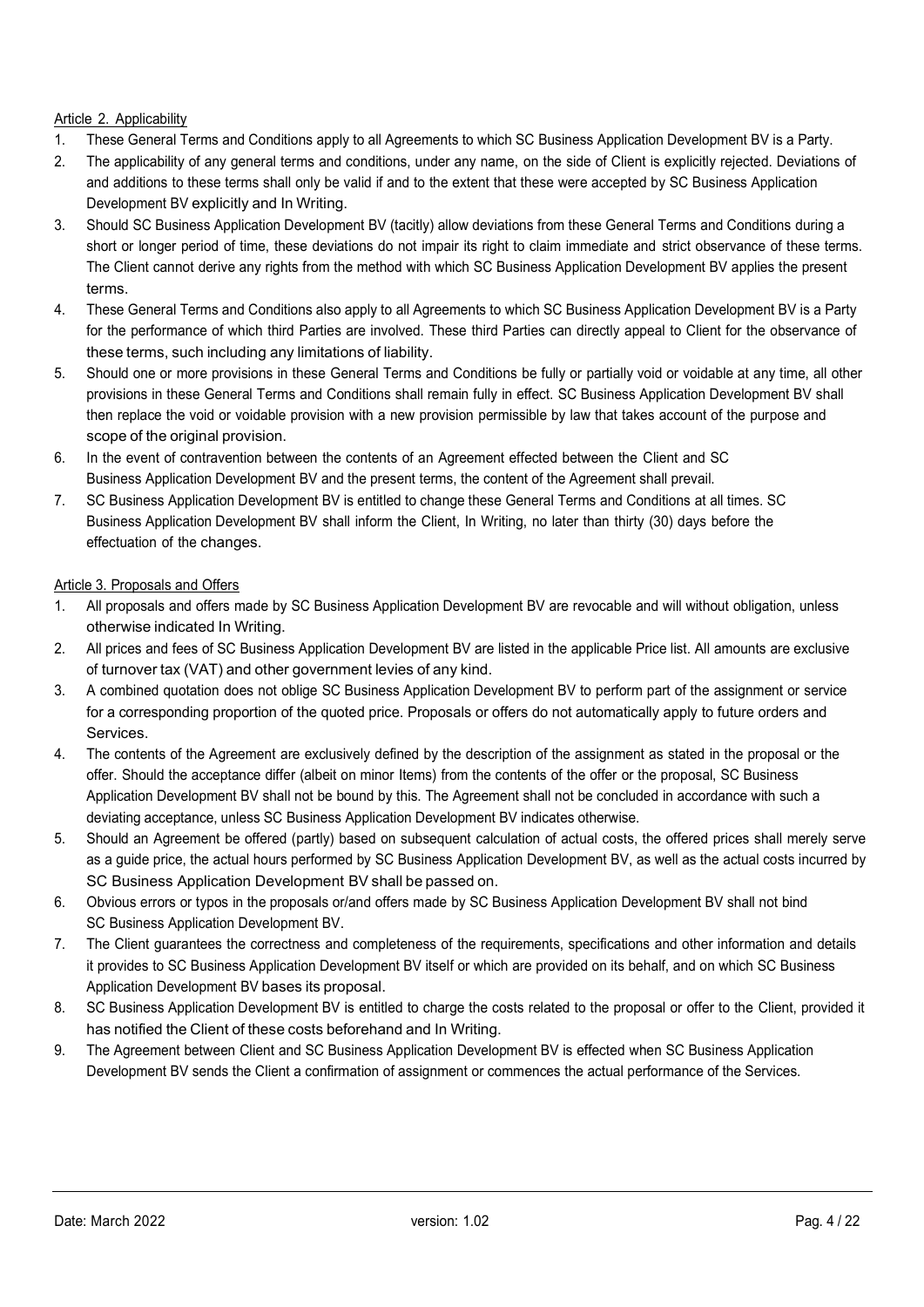#### Article 4. Duration of the Agreement

- 1. The Agreement shall be entered into for the duration as listed in the Agreement. The Agreement will then be automatically extended for the same duration, without notice, unless a different duration arises from the Agreement. Should no duration be agreed on in the Agreement, the Agreement is considered to have been entered into for an indefinite period.
- 2. The Agreement can only be terminated by the Client In Writing at the end of its fixed term with due observance of a notice period of three (3) months and does not have to include reason or motivation. Notice given by the Client only becomes definitive after being confirmed by SC Business Application Development BV In Writing. A fixed-term Agreement cannot be terminated prematurely.
- 3. In the event of a termination or notice all user rights with respect to the Services shall end simultaneously with the end of the Agreement.

## Article 5. Delivery Period and Lead Time

All delivery periods and lead times listed by or agreed on with SC Business Application Development BV are determined to the best of its abilities based on the information and details available to SC Business Application Development BV at the time of the effectuation of the Agreement. SC Business Application Development BV endeavors to observe the agreed on timeframes where possible. The mere lapse of a listed or agreed on term does not constitute a default on the side of SC Business Application Development BV. In all events, therefore also where Parties agreed on a final deadline explicitly and In Writing, SC Business Application Development BV shall only be in default after Client has notified it of this default In Writing. SC Business Application Development BV shall not be bound to any final deadlines which cannot be met due to circumstances beyond its control which became apparent after the conclusion of the Agreement. Nor is SC Business Application Development BV bound to any final delivery periods should Parties change the contents or scope of the Agreement (additional work, change of specifications etc.). Should any deadline be in danger of lapsing, SC Business Application Development BV and the Client shall consult with each other without delay.

#### Article 6. Delivery of Items

- 1. Unless otherwise agreed, all deliveries are made ex works or ex warehouse. The Client is obligated to take possession of the purchased Items at the moment these are put at its disposal or handed to it.
- 2. Should the Item be delivered to Client by a supplier of SC Business Application Development BV based on a Loan Agreement, the Client shall take possession of the Item on behalf of SC Business Application Development BV and shall keep and use the Item in accordance with the provisions of the Agreement, with SC Business Application Development BV maintaining (provisional) ownership of the Item.
- 3. Should the Client refuse the delivery or be negligent in offering the information or instructions necessary for the delivery, the Items intended for delivery shall be stored at the expense and risk of Client. Any and all additional costs arising from the refusal or negligence shall be at the expense of the Client.
- 4. Should SC Business Application Development BV require information from the Client for the performance of the Agreement, the delivery period shall commence upon SC Business Application Development BV´s receipt of all necessary.
- 5. Depending on the delivery situation on the market, SC Business Application Development BV is entitled to suspend delivery.
- 6. SC Business Application Development BV reserves the right to involve third Parties for the performance of (parts of) the assignment, such at the expense of SC Business Application Development BV.

#### Article 7. Risk and Insurance

- 1. Should SC Business Application Development BV deliver an Item to the Client based on a Loan Agreement, the Client shall bear all risks of damage to the Item, including full or partial loss or decay of the Item, up to the moment the Agreement with SC Business Application Development BV ends or the moment that the Client becomes the legal owner of the Items. The Client is obligated to reimburse to SC Business Application Development BV any damage to the Item that emerged during the term of the Agreement.
- 2. Should the Client be obligated to insure the Item pursuant to the Agreement, the Client shall insure the Item at its own expense and to the satisfaction of SC Business Application Development BV for the duration of the Agreement. The Client shall make sure that the policy includes a so-called "loan clause". Client shall provide a copy of the policy to SC Business Application Development BV as well as a proof of payment, immediately on request.
- 3. The Client shall fully and timely comply with all conditions of the insurance policy.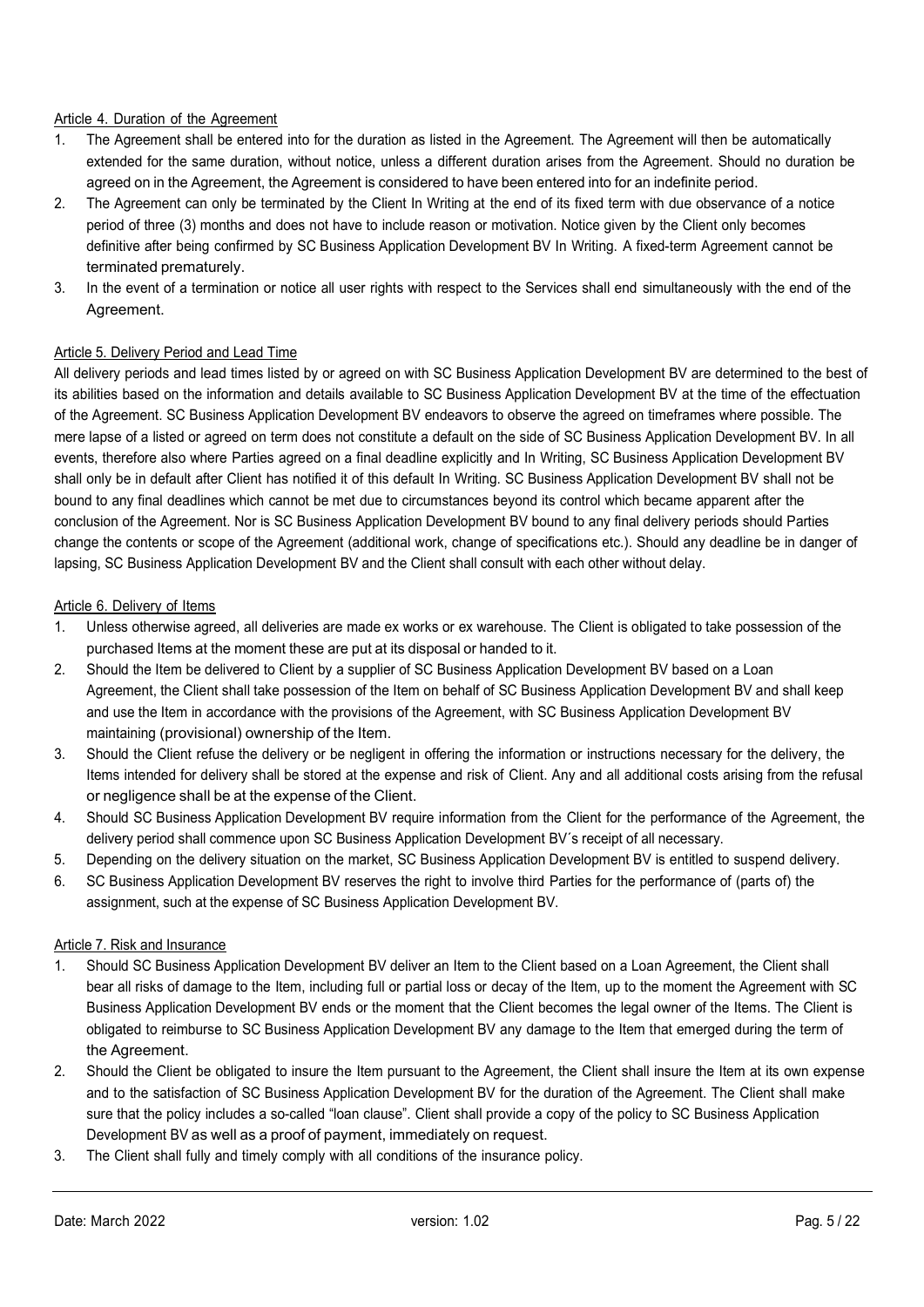## Article 8. Retention of Title

- 1. All Items delivered by SC Business Application Development BV shall remain property of SC Business Application Development BV until the Client has fulfilled all its payment obligations towards SC Business Application Development BV arising from any Agreement for the delivery of Items and/or the performance of activities and/or Services with SC Business Application Development BV, including claims arising from a failure in the performance of the Agreement.
- 2. A Client that acts as reseller shall be allowed to sell and resell all Items subject to the retention of title held by SC Business Application Development BV, such to the extent this is common practice in its regular business operations.
- 3. Should the Client form a new Item (partly) composed of Items delivered by SC Business Application Development BV, said new Item shall only be formed for the benefit of SC Business Application Development BV and the Client shall hold the new Item on behalf of SC Business Application Development BV until the Client has paid all amounts it owes to SC Business Application Development BV under the Agreement; in other words, SC Business Application Development BV retains all ownership rights of the new Item until the moment that Client has fulfilled all its obligations.
- 4. Any rights are at all times granted or transferred to Client on the provision that the Client fully and timely pays the agreed on compensation related to these rights.
- 5. Client shall not be permitted to establish any limited rights to Items subject to the retention of title held by SC Business Application Development BV. Should any third Parties (wish to) establish any (limited) rights on the Items subject to the retention of title, the Client will promptly inform SC Business Application Development BV of this intention.
- 6. Any delivered Items which were passed to the Client upon payment but are still held by SC Business Application Development BV are subject to a non-possessory pledge as additional security for payment of any claims, other than those referred to in article 3:92 paragraph 2 Dutch Civil Code, SC Business Application Development BV may have towards Client.
- 7. The Client is (or others on its behalf are) obligated to keep the Items subject to the retention of title separate from other Items, handle them with due care and mark them as property of SC Business Application Development BV.
- 8. The Client is obligated to insure the Items subject to the retention of title against fire, explosion damage and water damage as well as against theft and to provide the policy of these insurances to SC Business Application Development BV for inspection immediately on request. All claims in relation to the aforementioned that the Client may have on the insurers of the Items, shall be silently pledged to SC Business Application Development BV at SC Business Application Development BV's request, as additional security for payment of any claims SC Business Application Development BV has towards the Client.
- 9. The Client guarantees appropriate use and supervision of the Item and shall only apply the Item in accordance with its purpose, the applicable user manuals an any applicable government regulations.
- 10. The Client is not permitted to make any physical change, adjustment, repairs or addition to, on or in the Item (or have others do so on its behalf ) without prior written consent of SC Business Application Development BV to that effect.

## Article 9. Cooperation by Client

- 1. Client shall provide SC Business Application Development BV with all useful and necessary information required for the proper performance of the Agreement and shall fully cooperate with SC Business Application Development BV, which includes allowing access to its buildings. Should the cooperation of Client with the performance of the Agreement entail the application of Client's own employees, these employees shall have the necessary knowledge, experience, capacities and qualities.
- 2. Client carries the risk of the selection, the use and the application of the hardware, Software and/or SaaS, Data files and other products and materials and any Services to be provided by SC Business Application Development BV in its organization, and shall also be responsible for the audit and security procedures and an adequate system administration.
- 3. Should the Client provide SC Business Application Development BV with Software and/or SaaS, materials, Data files or Data on an information carrier, these shall comply with the specifications as required by SC Business Application Development BV.
- 4. Should the Client not, not timely or not fully provide the information, details, hardware, Software and/or SaaS or employees necessary for the performance of the Agreement, or should the Client fail in any other of its obligations, SC Business Application Development BV shall be entitled to fully or partly suspend the performance of the Agreement and shall be entitled to compensation of any subsequent costs, such in accordance with its customary rates and without prejudice to SC Business Application Development BV's other legal rights.
- 5. In the event that employees of SC Business Application Development BV perform any activities for Client on site, the Client shall provide any reasonable facilities required by the employees, such as a workplace with computer and telecommunication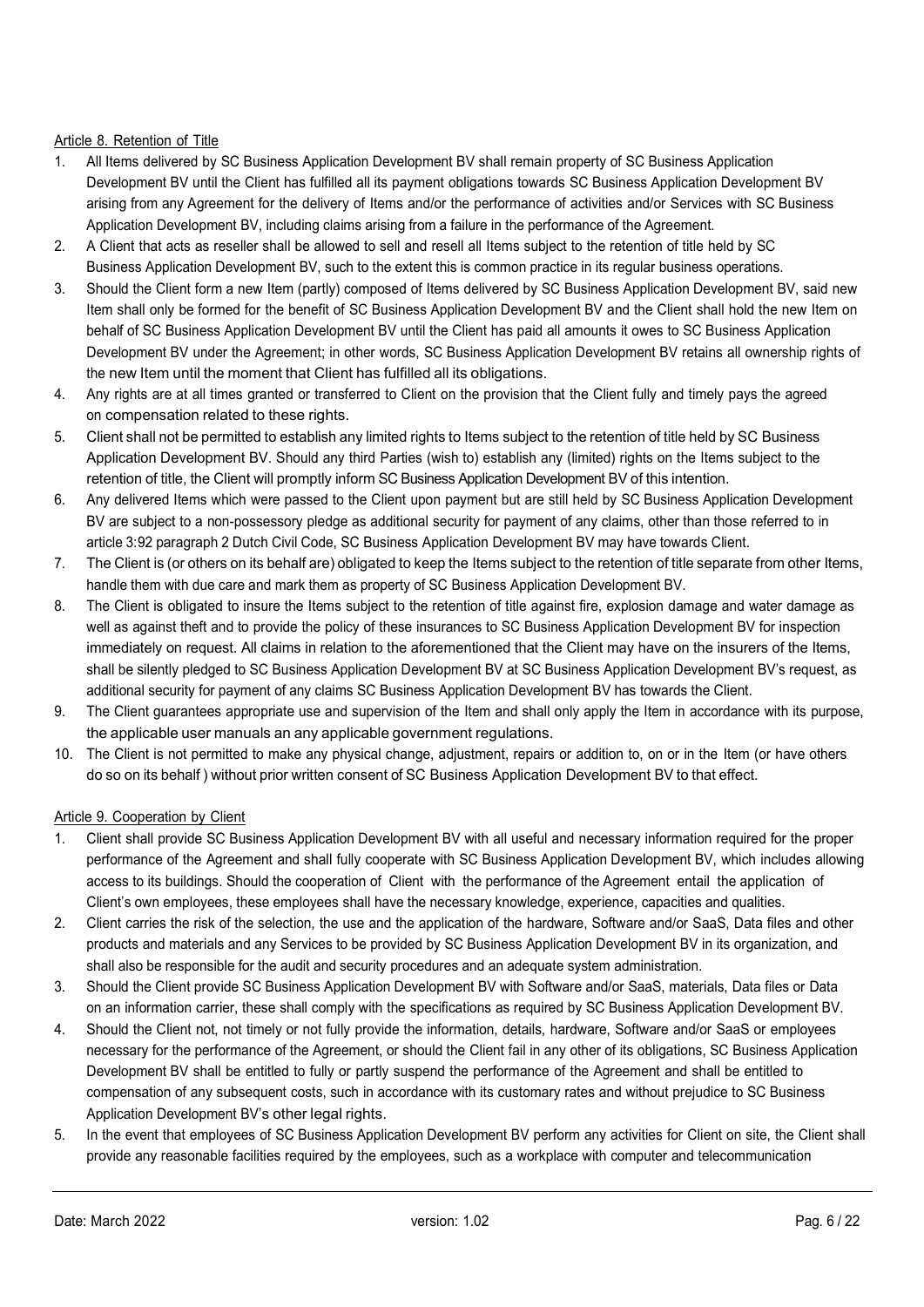facilities. The workplace and facilities shall be in compliance with all (statutory) requirements and regulations regarding working conditions. The Client indemnifies SC Business Application Development BV against any claims of third Parties, including employees of SC Business Application Development BV, who suffer damage in connection with the performance of the Agreement arising from the actions or negligence of the Client or any unsafe situations in the organization of the Client. The Client shall make the company rules and security rules currently in force in its organization known to any employees of SC Business Application Development BV who will be working there.

6. Should the performance of the Agreement require the use of telecommunication facilities, including internet, the Client shall be responsible for the correct choice and the timely and adequate availability, with the exception of any facilities directly used and administered by SC Business Application Development BV. SC Business Application Development BV shall never be liable for any damages or costs arising from transmission errors, interruptions or these facilities being unavailable, unless Client can prove that these damages or costs are the result of intent or gross negligence of the part of SC Business Application Development BV or its management. Should with the performance of the Agreement require the use of telecommunication facilities, SC Business Application Development BV shall be entitled to provide the Client with access and identification codes. SC Business Application Development BV may change the assigned access and identification codes. The Client shall handle the access codes with confidentiality and care and shall only disclose these codes to authorized personnel. SC Business Application Development BV shall never be liable for damage or costs arising from the abuse of access or identification codes.

#### Article 10. Intellectual and Industrial Property Rights

- 1. All intellectual and industrial property rights in relation to the Software and/or SaaS, Data files, hardware or other materials including analyses, designs, documentation, reports, course materials, offers, as well any preparatory material, developed or provided pursuant to the Agreement, shall be exclusively held by SC Business Application Development BV, its licensors or its suppliers. The Client shall only obtain the user rights which it is explicitly granted in these terms and by law. Any other or further right of the Client to reproduce, publish or use of Software and/or SaaS, Data files or other materials is excluded. Any user right accruing to the Client is non-exclusive and non-transferable to any third Parties.
- 2. The Client is not permitted to remove or change any indication with regard to the confidential nature of the Item, or copyright, brands, trade names or other rights from the Software and/or the SaaS, the Data files hardware of any other materials.
- 3. SC Business Application Development BV may take technical measures to protect the Software and/or SaaS or the agreed on limitations in the scope of the user rights of the Software and/or SaaS. The Client is not permitted to remove or avoid such a measure.
- 4. The risk of involuntary loss of possession or damage of the Software is transferred to the Client upon delivery. It will then be up to the Client to insure said risk and/or make an adequate and full back-up copy.
- 5. With due observance of the other provisions of these General Terms and Conditions, the Client shall be entitled to correct errors in the provided Software and/or SaaS to the extent that this is necessary for the intended use of the Software and/or SaaS. In these General Terms and Conditions, 'errors' are defined as the substantial noncompliance with the functional and technical specifications and, in the case of custom software or a custom SaaS, the functional or technical specifications agreed on between Parties In Writing. An error can only be classified as such when it can be proven by the Client and is reproducible. The Client is obligated to inform SC Business Application Development BV of any errors immediately.
- 6. SC Business Application Development BV indemnifies the Client against any legal claims made by third Parties which are based on the assertion that the Software and/or SaaS, Data files, hardware or other materials developed by SC Business Application Development BV itself infringe on a right of intellectual or industrial property valid in the Netherlands, on the condition that Client promptly informs SC Business Application Development BV of the existence and the contents of the legal claim and fully leaves the handling of the case, including any settlements, to SC Business Application Development BV. Client shall provide the necessary authorizations, information and cooperation to SC Business Application Development BV so that it can defend itself, where necessary in name of the Client, to these legal claims. This obligation of indemnification lapses when the alleged infringement is connected to (i) materials given in use, for processing or incorporation to SC Business Application Development BV by the Client, or (ii) changes to the Software and/or SaaS, Data files, hardware or other materials made by the Client or by third Parties on behalf of the Client. In the event that it is judicially and irrevocably established that the Software and/or SaaS, Data files, hardware or other materials developed by SC Business Application Development BV itself infringe any third Party intellectual or industrial property right or should SC Business Application Development BV be of the opinion that there is a good chance that such an infringement may occur, SC Business Application Development BV's liability is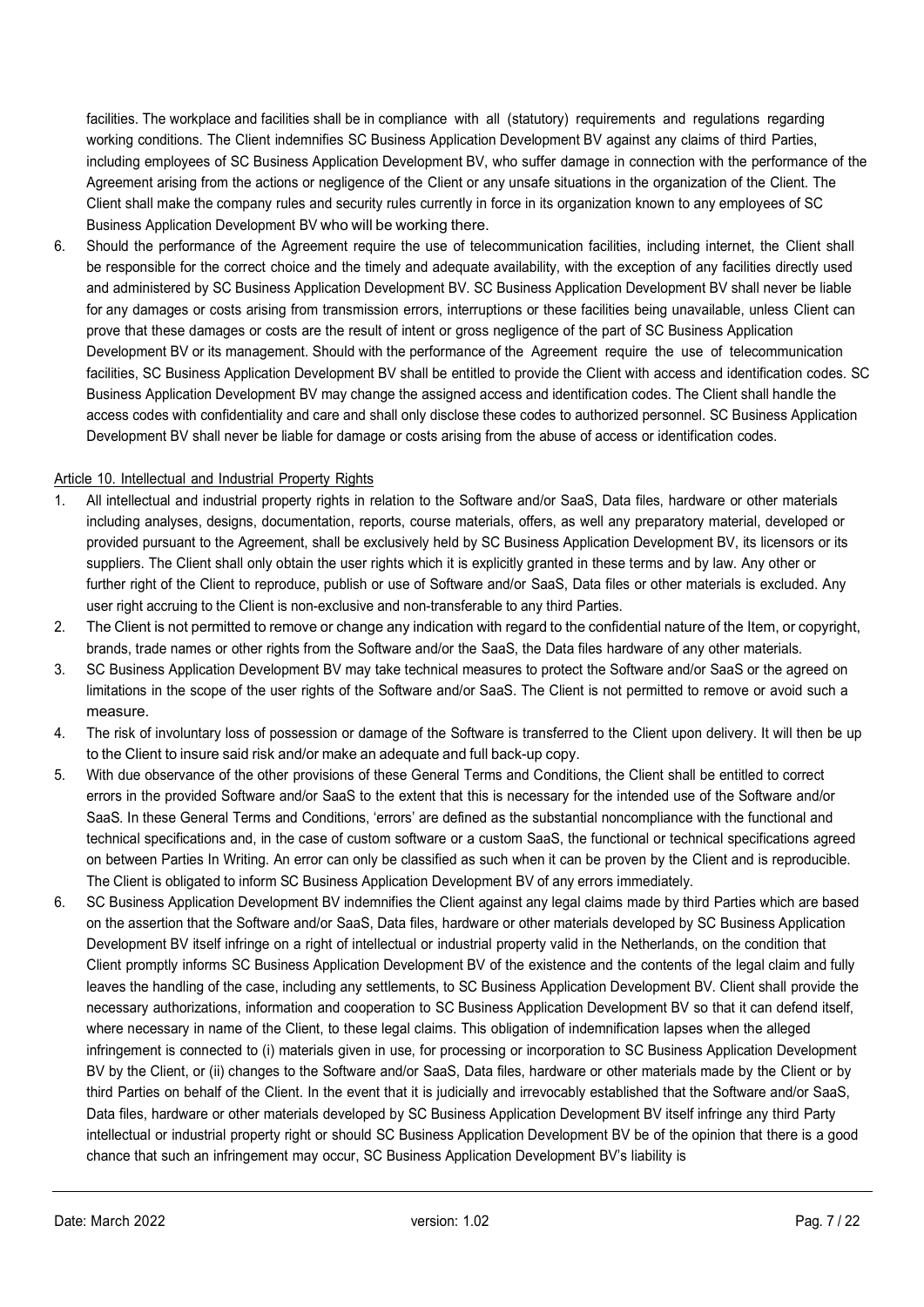limited as follows: SC Business Application Development BV shall make every effort to allow the Client's undisrupted use of the delivered Item, or functionally similar other Software and/or SaaS, Data files, hardware or any other relevant materials, for instance by making adjustments to the infringing parts or by acquiring a user right for the Client. When in SC Business Application Development BV's sole opinion the undisrupted use of the delivered Item by Client cannot continue or can only be made under financially unreasonable circumstances, SC Business Application Development BV shall credit Client with the acquisition costs to be deducted by a reasonable a usage fee. SC Business Application Development BV shall consult with the Client before deciding on the way this will be done. Any other or further liability or obligation to indemnify on the part of SC Business Application Development BV as a result of a breach of intellectual or industrial property rights of a third Party is fully excluded, including liability and obligations to indemnify of SC Business Application Development BV for infringements caused by the use of the delivered Software and/or SaaS, Data files, hardware and/or materials (i) in a form modified by SC Business Application Development BV, (ii) in conjunction with any Items or Software and/or SaaS not delivered or provided by SC Business Application Development BV or (iii) any other use than the use for the which the hardware, Software and/or SaaS, Data files and/or other materials were developed or intended.

7. The Client guarantees that no third Party rights preclude it from making hardware, Software and/or SaaS, Data files, or other materials including visual materials, text, music, domain names, logos, design material, etc. available to SC Business Application Development BV with the aim of use, operation, installation or incorporation (e.g. on a website). Client shall indemnify SC Business Application Development BV against any legal claim based on the assertion that the provision, use, modification, installation or incorporation infringes any third Party rights.

# Article 11. Confidential Data and Privacy

- 1. The Client shall inform SC Business Application Development BV fully and In Writing of the way in which the Client executes its obligations under the laws of processing and securing personal Data. The Client is responsible for the compliance with the obligations under the laws of processing and securing of personal Data. SC Business Application Development BV shall be considered a processor of personal Data for the purposes of the General Data Protection Regulation (GDPR). SC Business Application Development BV shall inform the Client of its procedures concerning the processing of personal Data through these general terms.
- 2. The Client indemnifies SC Business Application Development BV against any claims of persons whose personal Data is registered or processed for the purposes of registration of personal Data held by the Client or for which the Client is responsible under the provisions of the law.
- 3. The full responsibility for the Data that is processed by the Client through a Service of SC Business Application Development BV lies with the Client. The Client guarantees towards SC Business Application Development BV that the contents, the use and/or the processing of the Data shall not be unlawful and shall not infringe any third Party rights. The Client indemnifies SC Business Application Development BV against any and all legal claims by third Parties in connection with this Data or the performance of the Agreement.
- 4. The Client indemnifies SC Business Application Development BV for any claims of persons whose personal Data is registered or processed for the purposes of registration of personal Data held by the Client or for which the Client is responsible under the provisions of the law, unless the Client proves the facts on which the claim is based are fully attributable to SC Business Application Development BV.

## Article 12. Prohibition on Transfer of Staff

- 1. Each of the Parties shall refrain from having employees of the other Party work for them or in any other way engaging them, whether directly or indirectly, during the term of the Agreement as well as for a period of one (1) year after the termination of the Agreement unless it obtains prior written permission from the other Party. SC Business Application Development BV shall not withhold this permission if the Client offers a suitable compensation in a particular case.
- 2. Should the Client not comply with the provisions in paragraph 1 of this article, the Client owes to SC Business Application Development BV an immediately payable compensation, not subject to judicial mitigation, of two times the gross annual salary of said employee, based on a 40 hour Work week and to be increased with all applicable allowances, bonuses, holiday allowances and thirteenth month's salary.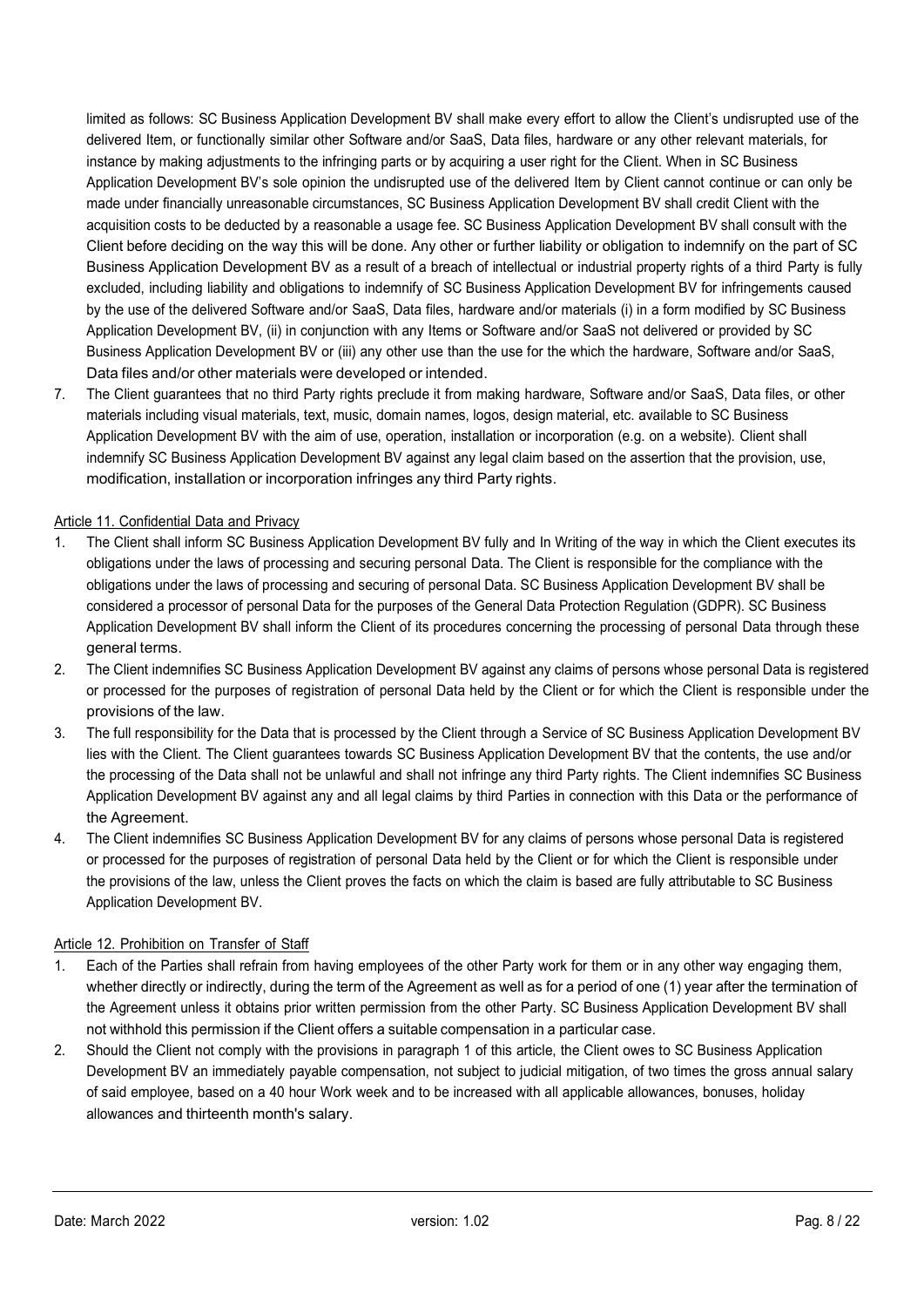# Article 13. Invoicing and Payment

- 1. Invoices shall be paid by the Client in accordance with the payment conditions stated on the invoice. Should specific conditions not be given, the Client shall pay the invoice within thirty (30) days of the invoice date. The Client is not entitled to a set off or suspension of payment.
- 2. Should the Client not pay the invoice within the agreed on payment term, the Client shall be in default by operation of law without further notice of default being required.
- 3. From the moment of default, the Client owes a contractual interest of 1% per month on the amount it owes, unless the statutory commercial interest rate is higher, in which case the statutory commercial interest rate applies. All (extra) judicial costs incurred by SC Business Application Development BV in the process of obtaining payment, at law and otherwise, shall then be at the expense of the Client. In that event, the Client owes a compensation of at least 15% of the amount due, with a minimum of € 250.00. Any actual costs (to be) incurred by SC Business Application Development BV which exceed this amount also qualify for compensation.
- 4. Should the Client not timely fulfil its payment obligations, SC Business Application Development BV shall be entitled to suspend the delivery of the Items and Services or to suspend or limit the performance of the activities until payment has been made or adequate security is provided. The same applies should SC Business Application Development BV have reasonable grounds to suspect that the Client's creditworthiness is uncertain, even before the moment of default.
- 5. In the event of (an application for) liquidation, bankruptcy, restructuring or suspension of payment at the side of the Client, any claims or obligations the Client has towards SC Business Application Development BV become immediately due and payable.
- 6. Should the Client have any counter claims against SC Business Application Development BV, of any nature, the Client waves its right to setoff these claims. The aforementioned abandonment of the right of setoff also applies when the Client applies for a (provisional) suspension of payment or is declared bankrupt.
- 7. The Client is not entitled to set off any claims SC Business Application Development BV has on Client with any counter claims it has on SC Business Application Development BV. This also applies when the Client applies for a (provisional) suspension of payment or is declared bankrupt.

## Article 14. Price Changes

In the event of a periodical payment obligation on the side of the Client, SC Business Application Development BV shall be entitled to change its price and rates by notification In Writing, taking into account a notice period of at least 1 (in words: one) month. Should Client not agree to such a change, Client must inform SC Business Application Development BV within this month and Parties shall consult with each other further.

## Article 15. Liability of SC Business Application Development BV; Indemnification

- 1. The total liability of SC Business Application Development BV towards Client as a result of an attributable failure in the fulfilment of an Agreement is limited to compensation of direct damage for a maximum of the invoice amount (excluding VAT). If the Agreement is primarily a continuing performance contract with term of more than one (1) year, the stipulated price for the Agreement shall be set on as the sum of the fees charged (excluding VAT) for one (1) year. Direct damages shall exclusively mean:
	- a. reasonable costs which Client would have to incur to have SC Business Application Development BV's performance comply with the Agreement; this substitute damage shall not be compensated when the Agreement is terminated by or at the request of the Client;
	- b. reasonable costs incurred for the determination of the cause and the scope of the damage, to the extent that the determination relates to the direct damage for the purposes of these terms;
	- c. reasonable costs incurred to prevent or limit the damage, to the extent that Client can prove that these costs have lead to a limitation of direct damage as intended in these terms.
- 2. Liability on the part of SC Business Application Development BV for indirect damage, consequential damage, lost profit, lost savings, decreased goodwill, loss due to business interruption, damage resulting from claims by customers of Client, corruption or loss of Data, damage in connection with the use of Items prescribed by Client to SC Business Application Development BV, materials or software of third Parties, damage in connection with the involvement of suppliers as instructed to SC Business Application Development BV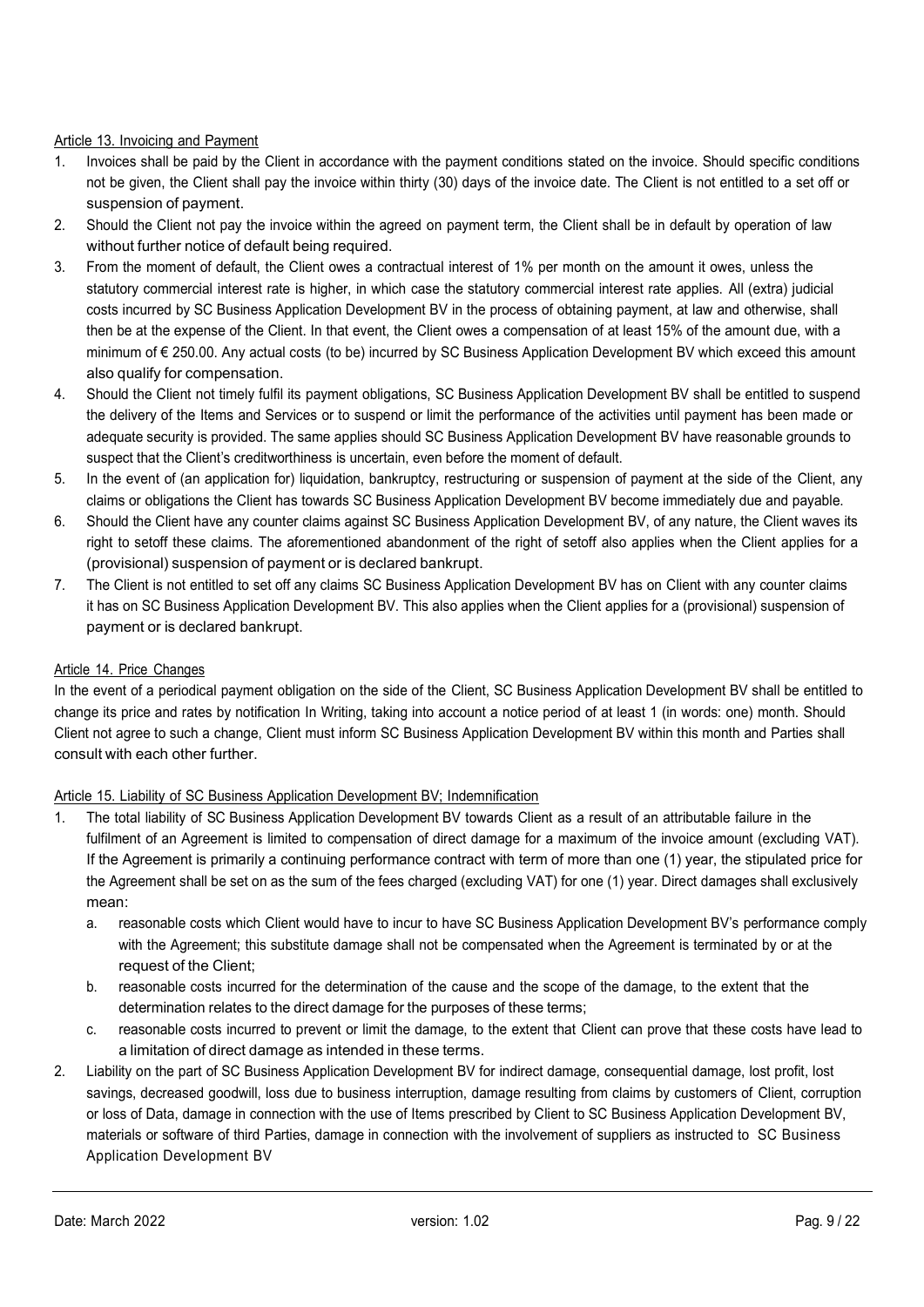by Client and all other forms of damage other than those listed in paragraph 1 of this article, of any nature, is excluded.

- 3. The limitations stated in the previous article shall lapse when and to the extent that the damage is the result of intent or gross negligence on the part of SC Business Application Development BV or its management.
- 4. The liability of SC Business Application Development BV as a result of attributable failure in the performance of an Agreement shall only arise when the Client promptly and adequately notifies SC Business Application Development BV In Writing, such including a reasonable period in which the failure can be remedied, and SC Business Application Development BV remains in attributable default even after the lapse of such a period. The notice of default should contain a description of the failure with as much detail as possible, so that SC Business Application Development BV may react adequately.
- 5. Any right to damages is always on the condition that the Client notifies SC Business Application Development BV of said damage without delay and In Writing. Any claim for damages against SC Business Application Development BV lapses by the mere lapse of twelve (12) months after the occurrence of the claim.
- 6. The Client indemnifies SC Business Application Development BV against all third Party claims in relation to product liability arising from a defect in a product or system delivered to a third Party by the Client and that consisted partly of hardware, Software and/or SaaS or other materials delivered by SC Business Application Development BV, if and to the extent that the Client proves that the damage was caused by said hardware, Software and/or SaaS.
- 7. The provisions in this article also apply to all (legal) persons used by SC Business Application Development BV in the performance of the Agreement.

## Article 16. Force Majeure

- 1. Neither Party is obligated to fulfil of any of the obligations should it be hindered by force majeure. Force majeure shall include force majeure on the part of suppliers of SC Business Application Development BV, improper performance of obligations by suppliers who Client instructed SC Business Application Development BV to engage, as well as defective Items, materials, Software and/or SaaS of any third Parties the use of which was prescribed to SC Business Application Development BV by Client.
- 2. Should a force majeure situation exceed ninety (90) days, Parties shall be entitled to terminate the Agreement by giving notice In Writing. Any performance rendered under the Agreement shall then be paid proportionately, without the Parties having any further liability towards each other.

# Article 17. Termination

- 1. A Party may only dissolve the Agreement if the other Party fails imputably to perform an essential obligation under the Agreement after an adequate notice of default containing as many details as possible and allowing a reasonable term to remedy the default is given.
- 2. Each of the Parties may partly or completely terminate the Agreement In Writing with immediate effect and without a notice of default being due if the other Party is granted a - provisional - moratorium, when a petition of liquidation is filed against the other Party or if the other Party is wound up or terminated for other reasons than for reconstruction or a merger of companies. SC Business Application Development BV can never be held to any restitution of money it has received or to any compensation of damage. In case of Client's bankruptcy, any rights to use the Software and/or SaaS provided to Client expire by operation of law.
- 3. If at the time of a dissolution as referred to in paragraph 1 of this article, the Client has received any performance in the execution of the Agreement, such a performance and its subsequent payment obligation shall not be made undone, unless the Client proves that SC Business Application Development BV is in default with regard to those obligations. Any amounts invoiced by SC Business Application Development BV in relation to an adequate performance or delivery of the Agreement before the dissolution, will remain payable in full with due observance of the previous sentence and will fall due immediately upon termination.

## Article 18. Applicable law, Interpretation of the Terms and Disputes

- 1. Dutch law shall govern any Agreements between SC Business Application Development BV and the Client;
- 2. For the interpretation of these General Terms and Conditions as well as in case of discrepancies between the interpretation of the contents and purport of any translations of these General Terms and Conditions and the English text version, the English text prevails.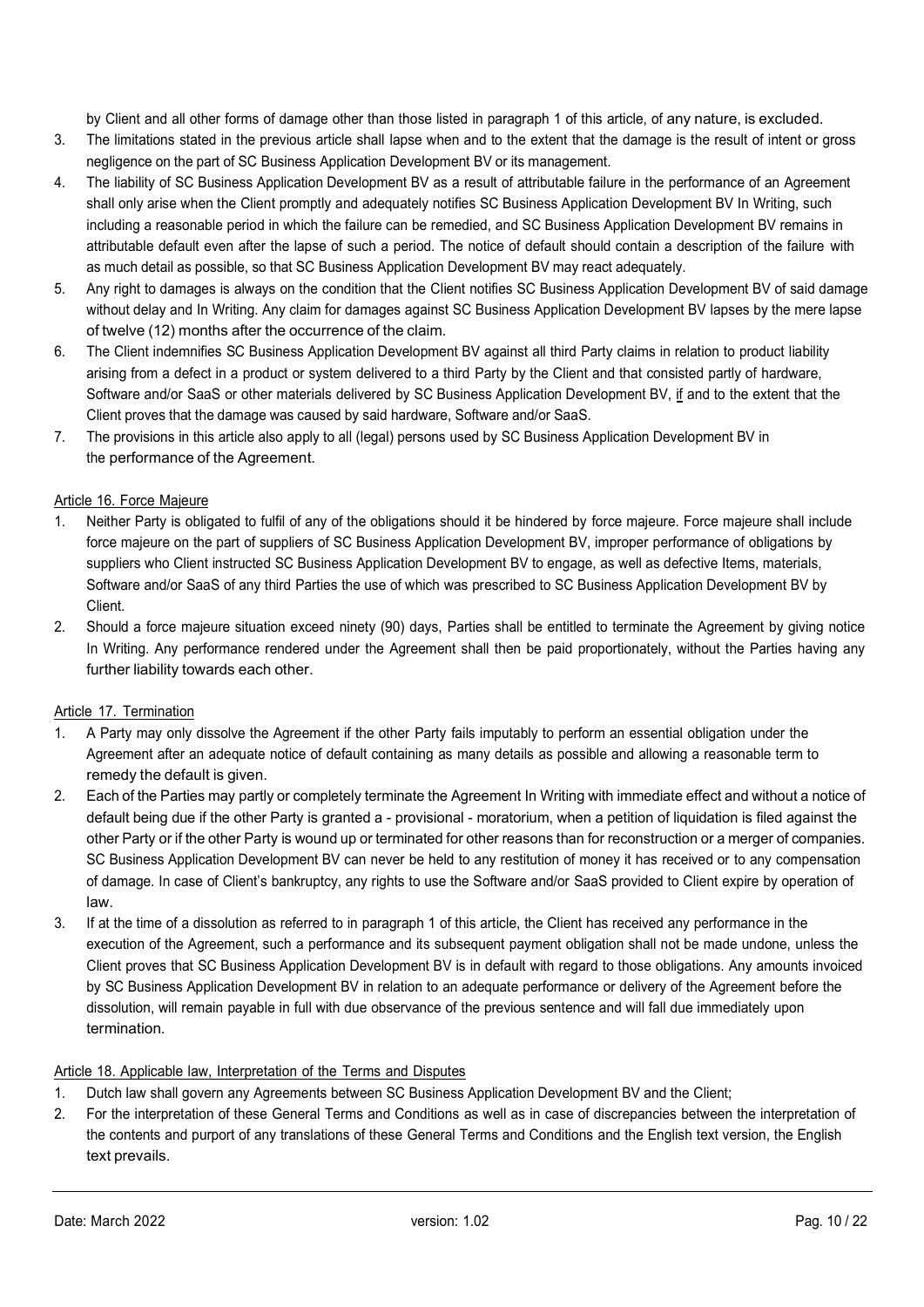3. Any dispute - including any situations considered to be a dispute by only one of the Parties - which may arise between the Parties pursuant to an Agreement which is fully or partially governed by these terms and conditions or any other Agreements which arise from such an Agreement, shall exclusively be brought before the competent court of law in the district in which SC Business Application Development BV has its registered office, unless otherwise provided by mandatory law. However, SC Business Application Development BV and Client may agree to have the dispute settled by independent arbitration.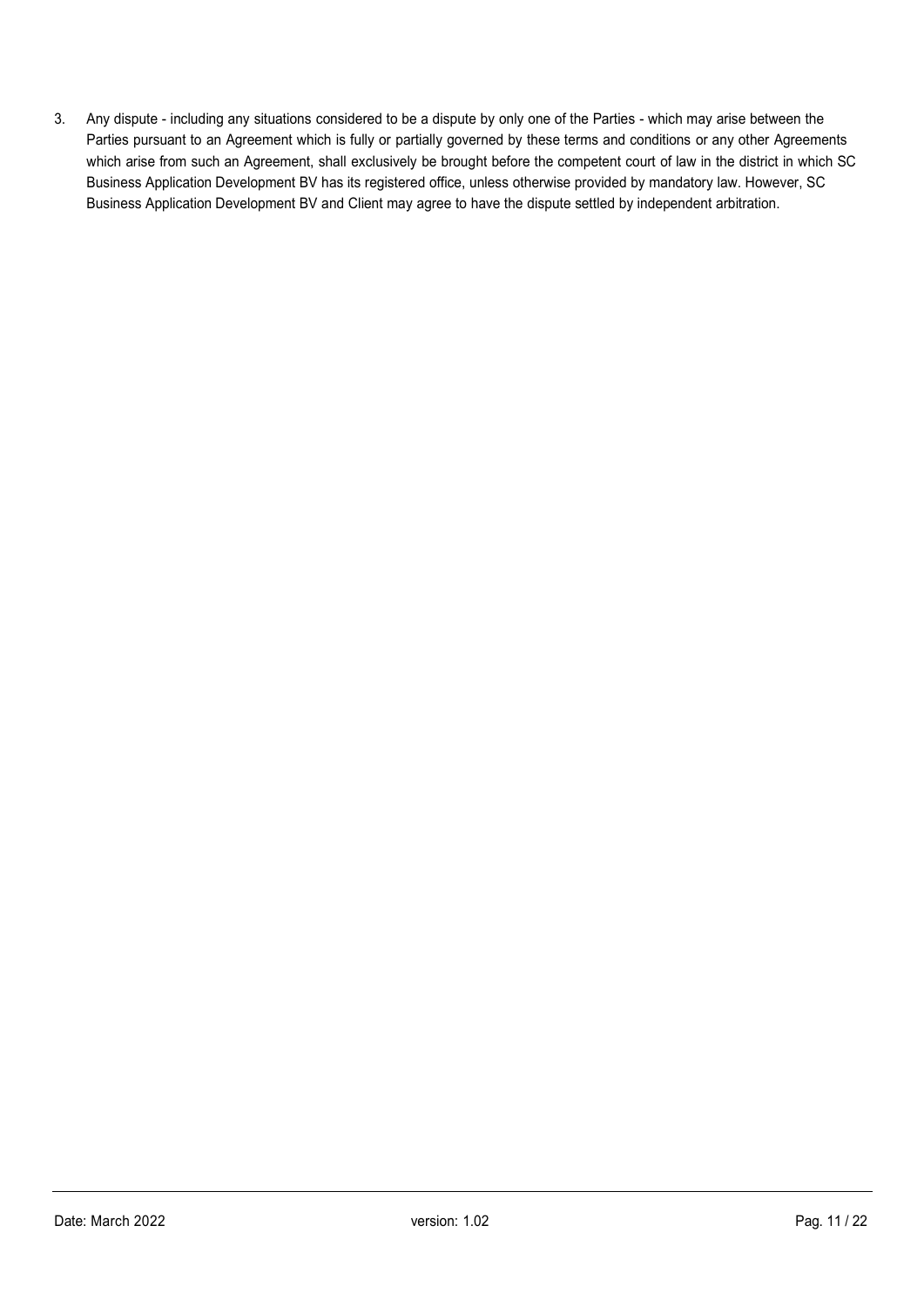# CHAPTER 2. USE AND MAINTENANCE OF SOFTWARE AND SAAS

In addition to the applicable General Terms and Conditions (Chapter 1. General), the provisions of this chapter "Use and Maintenance of Software and SaaS" shall apply to all Software and SaaS provided by SC Business Application Development BV.

#### Article 19. Right of Use

- 1. Without prejudice to the provisions of article 10, SC Business Application Development BV grants the Client the non-exclusive right to use the Software and/or SaaS. The Client shall strictly observe any restrictions of use agreed on between Parties. Without prejudice to the other provisions of these General terms and conditions, the user right of Client only exclusively entails the right to load and run the Software and/or SaaS, or log on to it and download it to the extent this is necessary for normal use.
- 2. The Software and/or SaaS may only be used by Client in its own company or organization and for the agreed on number of users or connections for which a user right is issued. To the extent that no other arrangements were made to that effect, the processing unit of Client on which the Software and/or SaaS was first used and the number of connections connected to the processing unit at this first use, shall serve as processing unit and number of connections for which the user right was issued. In the event of a failure of said processing unit, the Software and/or SaaS may be used on a different processing unit for the duration of the failure?. The user right can relate to multiple processing units to the extent that this is evident from the Agreement.
- 3. The user right is not transferable. The Client is not permitted to sell, rent out, sublicense, dispose of the limited rights or grant limited rights or in any other way supply to a third Party, or allow a third Party to (remotely) access the Software and/or SaaS or to have a third Party host the Software and/or SaaS, not even if said third Party only uses the Software and/or SaaS on behalf of the Client. The Client shall not make any alterations to the Software and/or SaaS other than for the purposes of repairing errors. The Client shall not use the Software and/or SaaS for any third Party processing (time sharing). The source code of the Software and/or SaaS and the technical documentation produced in the development of the Software and/or SaaS will not be provided to Client, even if the Client is willing to pay a financial compensation for this provision. The Client acknowledges the confidential nature of the source code and the fact that it includes trade secrets of SC Business Application Development BV.
- 4. Unless explicitly agreed otherwise, a user right will be granted for a minimum period of one (1) year. The user right will then automatically be extended for a period of three (3) months, unless Client or SC Business Application Development BV terminates the user right In Writing, either for all Software and/or SaaS for which SC Business Application Development BV granted the Client a user right, or for part thereof. The notification shall be made before the final day of the relevant term with due observance of a notice period of three (3) months. Promptly after the expiration of the user right for the Software, the Client shall return all copies of the Software is has in its possession to SC Business Application Development BV. Should Parties have agreed that Client will destroy any copies at the expiration of the user right, Client shall confirm the destruction to SC Business Application Development BV promptly and In Writing.
- 5. The Client owes a fee to SC Business Application Development BV for the use of the Software and/or SaaS, these fees are listed in the Agreement or on the Price list should they not be included in the Agreement. The payments owed by the Client shall be paid before the due date as stated in the Agreement or Price list.
- 6. SC Business Application Development BV is entitled to affix its company name or brand name to the Software and/or SaaS it provides, or to the user interface (GUI) of the provided software, such at its discretion.
- 7. The Client is not permitted to use SC Business Application Development BV's logos, brand names, trade names or other intellectual property in its communication (including advertisements or expressions of any kind) with third Parties without prior written consent of SC Business Application Development BV.

## Article 20. Delivery, Installation and Acceptance

- 1. SC Business Application Development BV shall deliver the Software and the accompanying user documentation to Client at the time and location as stated in the Agreement. A single copy of the user documentation will be delivered, unless otherwise specified. Unless explicitly agreed otherwise, the Client shall be responsible for the proper installation and commissioning of the Software.
- 2. Should Parties have agreed, In Writing, to an acceptance test, the test period shall be fourteen (14) days after the completion of the installation or, when Parties agreed that SC Business Application Development BV would not provide the installation, upon delivery. During the test period the Client is not permitted to use the Software for productive or operational purposes. SC Business Application Development BV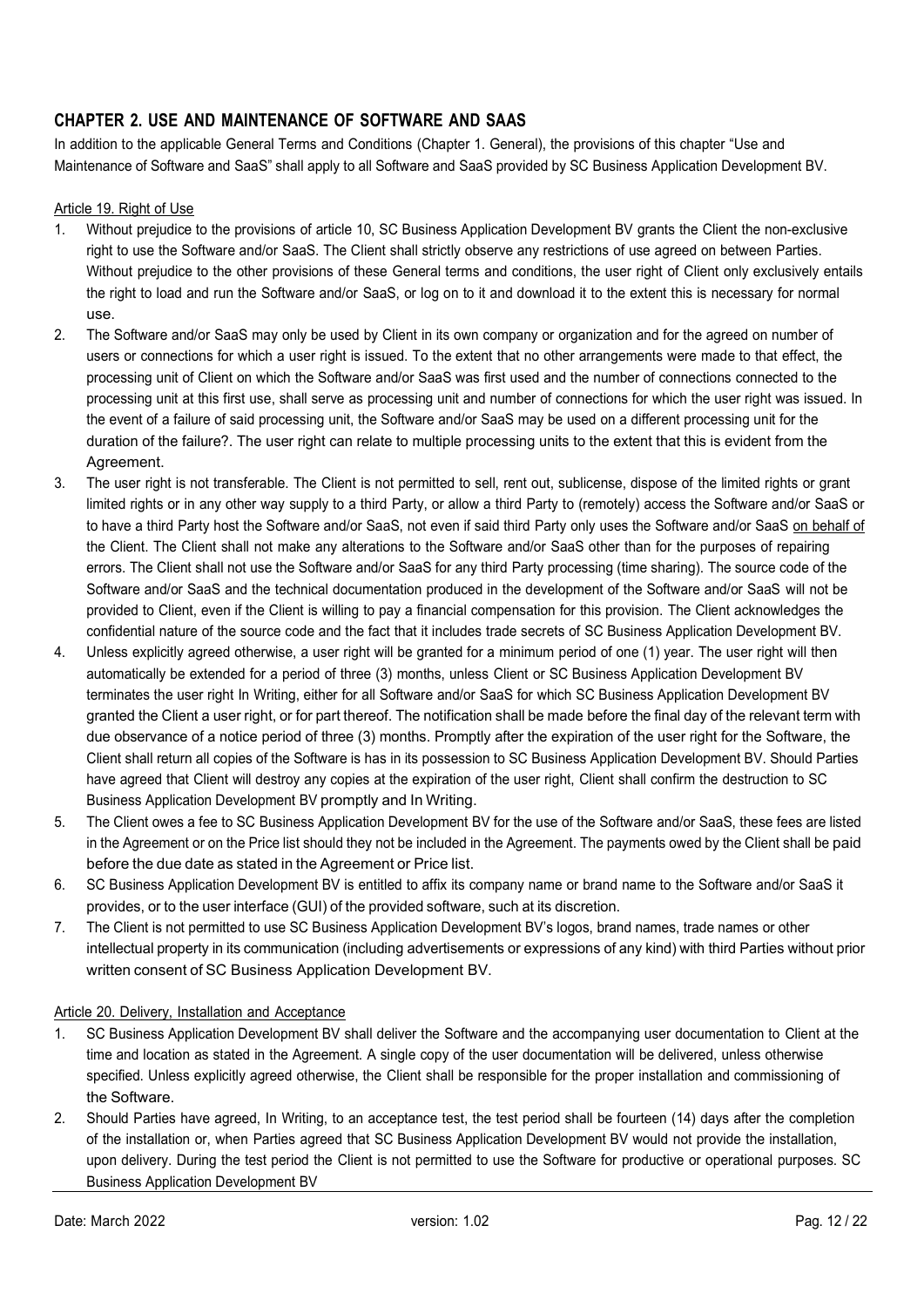may at all times require, therefore also if this is not explicitly agreed on, that the Client's employees are sufficiently qualified to carry out an adequate test of sufficient size and scope on the (preliminary) results of the development activities and that these test results be reported to SC Business Application Development BV In Writing and in an organized and understandable format.

- 3. The Software shall be accepted between Parties:
	- a. when Parties have not agreed to an acceptance test: upon completion of the installation or, when Parties agreed that SC Business Application Development BV would not provide the installation, upon delivery, or;
	- b. when Parties agreed on an acceptance test: on the first day after the test period, or;
	- c. when SC Business Application Development BV receives a test report as referred to in paragraph 5 of this article before the end of the test period: when the errors reported in the test report have been fixed pursuant to article 10.5, notwithstanding the presence of any irregularities which, under paragraph 6, do not impair acceptance. In deviation thereof, the Software shall be considered fully accepted from the first moment of use should the Client in any way use the Software for productive or operational purposes before the moment of explicit acceptance.
- 4. Should the execution of the agreed on acceptance test show that the Software contains errors that hinder the progress of the acceptance test, the Client shall inform SC Business Application Development BV of this In Writing and shall provide sufficient detailed information, in which case the test period will be suspended until the Software can be adjusted in such a way that the cause of the hinderance is suitably remedied.
- 5. Should the execution of the agreed on acceptance test show that the Software contains errors as referred to in article 10.5, the Client shall inform SC Business Application Development BV of these errors in a detailed test report In Writing, no later than on the final day of the test period. SC Business Application Development BV shall make every effort to remedy the errors within a reasonable period of time and may apply temporary solutions, program bypasses or problem-avoiding restrictions to the Software and/or SaaS during that time.
- 6. Acceptance of the Software and/or SaaS may not be withheld on other grounds than those in connection with the specifications explicitly agreed on between Parties and therefore not because of minor errors, such as errors that do not impede the operational or productive commissioning of the Software and/or the SaaS, without prejudice to SC Business Application Development BV's obligation to remedy these minor errors pursuant to the error recovery scheme under article 21, where applicable. Furthermore, acceptance may not be withheld for aspects of the Software and/or SaaS with a subjective nature, such as the design of the user interfaces.
- 7. Should the Software be delivered and tested in phases and/or parts, the non-acceptance of a certain phase and/or part shall not impair any acceptance of a previous phase and/or another part.
- 8. Acceptance of the Software in one of the ways listed in paragraph 3 of this article shall mean that SC Business Application Development BV has fully fulfilled the performance of its obligations for the development and provision of the Software and/or SaaS and, when in a particular case Parties agreed that the installation would also be provided by SC Business Application Development BV, of its obligations for the installation of the Software and/or SaaS. Acceptance of the Software and/or SaaS shall not in any way impair the Client's rights under paragraph 6 of this article regarding minor defects and Article 21 regarding repairs.
- 9. Should Parties not have agreed on an acceptance test, the Client accepts the Software and/or SaaS in the state it is in at the time of delivery ('as is'), therefore with any visible and invisible errors and other defects, without prejudice to the obligations of SC Business Application Development BV pursuant the error recovery scheme of article 21. The provisions of paragraph 8 of this article shall remain in full force at all times.

## Article 21. Error Repair

- 1. SC Business Application Development BV does not guarantee that the Software and/or SaaS shall work without interruption, errors or other defects or that all errors and other defects can be repaired.
- 2. SC Business Application Development BV shall make every effort to recover errors in the Software as referred to in article 10.5 within a reasonable period of time if these are reported to SC Business Application Development BV, In Writing and containing as much detail as possible, within six (6) months after delivery, or, if Parties agreed on an acceptance test, within six (6) months after acceptance.
- 3. In derogation of the provisions of paragraph 2 of this article and any other provisions with regard to Software elsewhere in these terms, a SaaS is always delivered "as is". Therefore, the Client cannot claim any remedy of errors or other defects in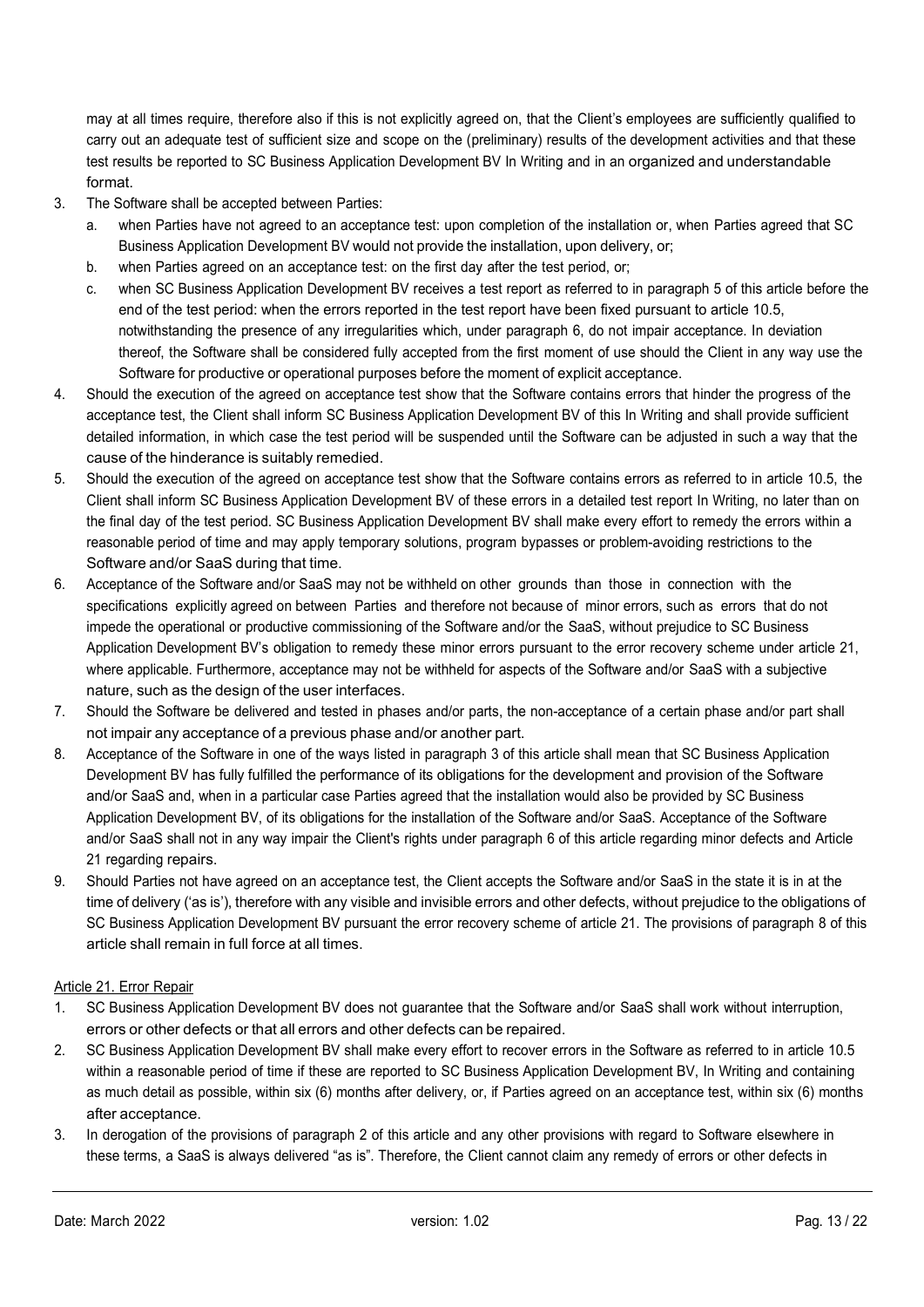regard to the SaaS. This provision does not apply if and to the extent that the SaaS was tailor made and developed by SC Business Application Development BV at the instruction of the Client.

- 4. Recovery of Software errors will be made free of charge, unless the Client commissioned SC Business Application Development BV to develop the Software other than for a fixed price, in which case SC Business Application Development BV shall charge its usual recovery rates. SC Business Application Development BV may charge its usual recovery rates in the event of improper use by Client or if errors are brought on by any other causes not attributable to SC Business Application Development BV or when the errors could have been identified during the execution of the agreed on acceptance test. Recovery of any corrupt or lost Data is not subject to the obligation of error recovery. The obligation to recover errors shall lapse should the Client make any changes to the Software (or has a third Party make these changes on its behalf) without SC Business Application Development BV's written approval, which shall not unreasonably be withheld.
- 5. Recovery of errors shall occur at a location to be determined by SC Business Application Development BV. SC Business Application Development BV is entitled to apply temporary solutions or program bypasses or problem-avoiding restrictions to the Software.
- 6. SC Business Application Development BV does not have any obligation to recover errors that were reported after the period as referred to in paragraph 2 of this article, unless Parties entered into a maintenance agreement that includes such an obligation.
- 7. Any provisions in this article in relation to error repair shall apply unless the terms of a separate Service Level Agreement (SLA) effected between Parties dictate otherwise.

# Article 22. Maintenance and Updates

- 1. Concurrently to the Agreement for the availability of the Software, the Client shall enter into a maintenance agreement or license agreement with SC Business Application Development BV. The Client shall report any errors it encounters in the Software to SC Business Application Development BV with as much detail as possible in accordance with SC Business Application Development BV's usual procedures. Upon receipt of the report, SC Business Application Development BV shall make every effort to repair any errors as referred to in article 10.5 and/or make improvements to new versions of the Software. The results shall be put at the disposal of Client at a time and manner to be determined by SC Business Application Development BV depending on the urgency. SC Business Application Development BV is entitled to apply temporary solutions or program bypasses or problem-avoiding restrictions to the Software. The Client shall install, set up, parameterize, tune the repaired Software or new version and, if required, adapt the hardware and environment used. Unless explicitly agreed otherwise, SC Business Application Development BV shall not be obligated to convert Data.
- 2. SC Business Application Development BV does not guarantee that the Software shall work without interruption, errors or other defects or that all errors and other defects can be repaired.
- 3. SC Business Application Development BV may charge its usual repair rates in the event of improper use by Client or if errors are brought on by any other causes not attributable to SC Business Application Development BV or if the Software was altered by a third Party other than SC Business Application Development BV. Repair of any corrupt or lost Data is not part of the maintenance.
- 4. In case improved versions (updates) of the Software become available, SC Business Application Development BV shall make these available to Client. The Client shall provide the installation and/or processing of the improved version itself. At the request of the Client SC Business Application Development BV can provide the installation and/or processing of the improved version, based on its current hourly rate. SC Business Application Development BV cannot be held to any error repair or support of previous versions when three (3) months have passed since an improved version was made available. A new version with new options and applications may be only be made available to the Client upon the effectuation of a new Agreement between Parties and may be subject to a new fee.
- 5. Updates to the SaaS shall be automatically implemented by SC Business Application Development BV. SaaS will be hosted in the cloud. This means that the Client gets the updates without having to take any measures itself.

# Article 23. Software of Suppliers

If and to the extent that SC Business Application Development BV supplies third Party Software to the Client, the terms of these third Parties shall apply to the Software, these General Terms and Conditions are set aside for the purpose of this article. The Client accepts said third Party terms. These terms are available for Client's inspection and SC Business Application Development BV shall send the Client a free copy of these terms and conditions at the latter's request. If and to the extent that these third Party terms are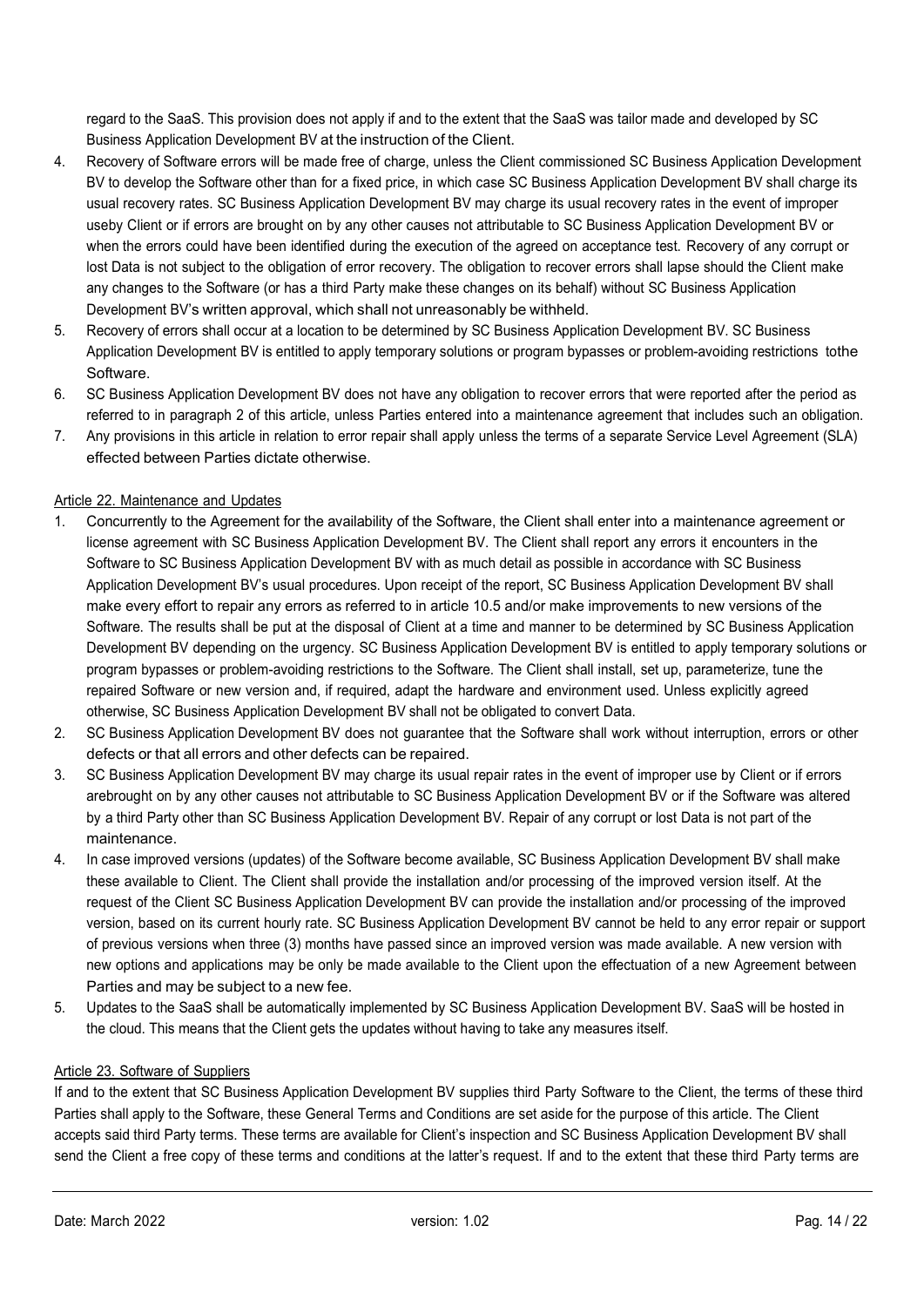deemed or declared inapplicable to the relationship between the Client and SC Business Application Development BV for whatever reason, the provisions in these General Terms and Conditions shall remain unimpaired.

# Article 24. Access to the SaaS

- 1. SC Business Application Development BV shall provide the Client access to the agreed on SaaS during the term of the Agreement. SC Business Application Development BV shall issue a user name and password for the Client which allows them access and configuration rights to the SaaS.
- 2. Access to the SaaS can only occur by using hardware, operating systems and browsers compatible with the provided SaaS.
- 3. The user name and password issued to the Client by SC Business Application Development BV must be kept confidential. SC Business Application Development BV is not responsible for the abuse of the user name and the password and may assume that the person logging into the SaaS by using the user name and the password of the Client, is in fact the Client. The Client must inform SC Business Application Development BV if it suspects that the user name and password have fallen into the hands of unauthorized persons. In such cases, SC Business Application Development BV may take effective and immediate action.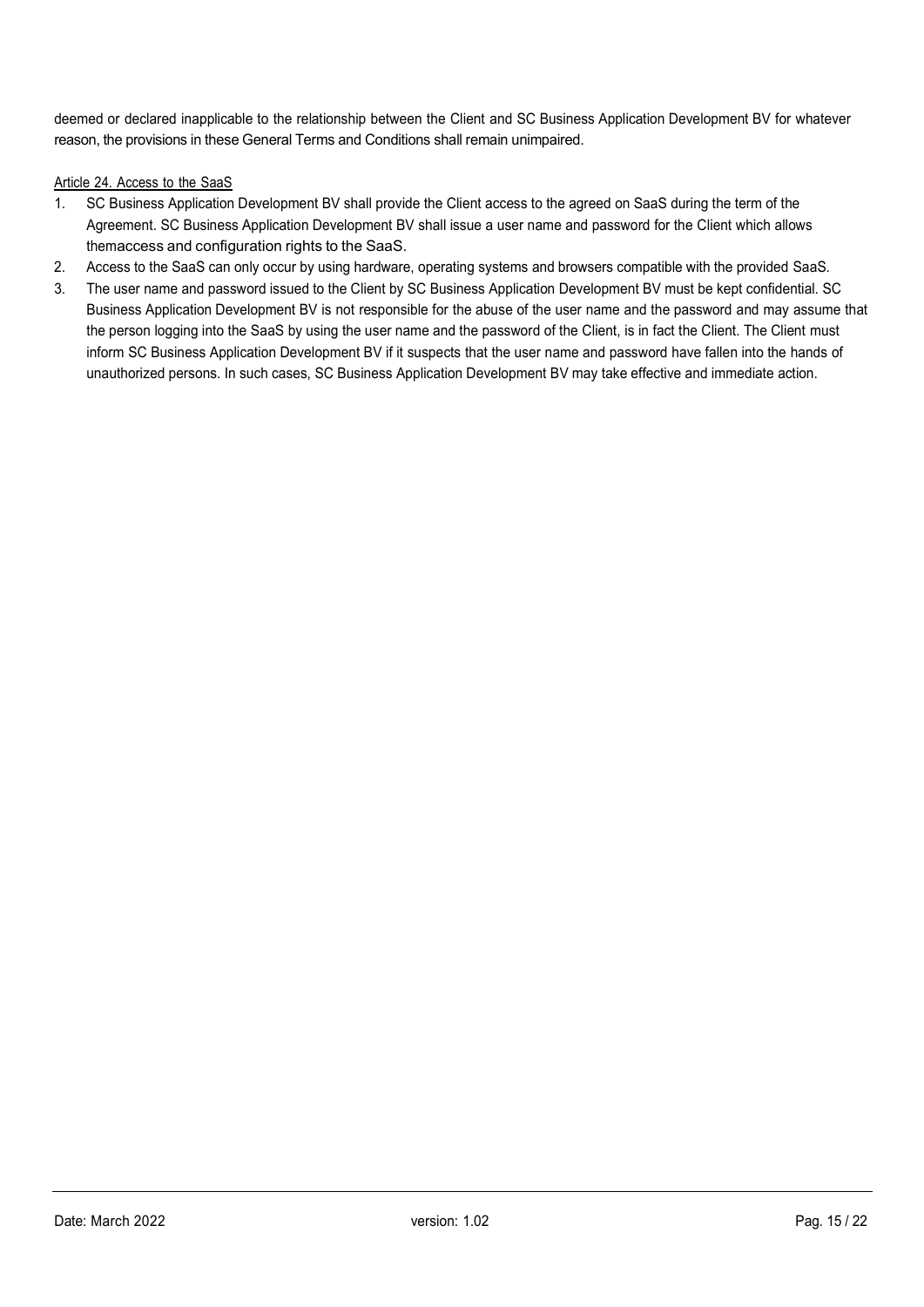# CHAPTER 3. DATA PRO STATEMENT

In addition to the applicable General Terms and Conditions (Chapter 1. General), the provisions of this chapter "Data Pro Statement" shall apply to the processing of personal Data by SC Business Application Development BV commissioned by or for the benefit of the Client.

## Article 25. General Information

# This Data Pro Statement has been drawn up by:

SC Business Application Development BV, also operating under the name Incrowd (Pro), with its registered office at Maanlander 47, 3824 MN Amersfoort. If you have any questions about this Data Pro Statement in particular or Data protection in general, please contact our Data Protection Officer: security@sharecompany.nl.

We revise the security measures set out in this Data Pro Statement regularly in order to ensure that we are always prepared and up to date as far as Data protection is concerned. We keep you informed about new versions via the usual channels.

This Data Pro Statement applies to the following Services: Incrowd (Pro) of SC Business Application Development BV.

#### Article 26. Description of the Services

Incrowd (Pro)'s web-based Content Management System (CMS) enables the Client to automatically (or not) share content with employees interactively by use of internal communication channels: amongst others narrowcasting and/or employee app. Where possible, Incrowd (Pro) links up to internal or external sources and/or systems. The Client decides what information and Personal Data is shown on which screens and/or employee apps.

#### Article 27. Collecting and Processing Data

#### Our Services are designed and set up to process the following types of Data:

- Personal Data. The Client can process Personal Data using the Services at its own discretion;
- Information for internal communication purposes, such as news about the Client's company, its staff and products;
- Information on the weather, the traffic situation and general news items;
- The Services are not designed to process special Personal Data such as data on criminal convictions and/or offences or medical data.

SC Business Application Development BV uses the collected Data for various purposes to perform a contract with the Client regarding Client's use of the Services.

SC Business Application Development BV processes the following Personal Data:

| Personal Data of employees | first name, last name, e-mail address, department, function |
|----------------------------|-------------------------------------------------------------|

SC Business Application Development BV uses the Data Pro Standard Clauses for Data Processing, which are attached to this Data Pro Statement. SC Business Application Development BV processes and stores all Data and Personal Data it processes on behalf of the Client within the EU/EEA.

Upon termination of the Agreement with the Client, SC Business Application Development BV will delete the Personal Data which he processes for the Client within 3 (three) months in such a way that it can no longer be used and accessed.

#### Article 28. Sub-Processors

SC Business Application Development BV may, depending on the chosen service, use the services of the following sub-processors:

| Sub-processor | <b>Purpose</b>                            |  |
|---------------|-------------------------------------------|--|
| Afas          | Financial order processing                |  |
| Avesgo BV     | First Line Support & Installation Partner |  |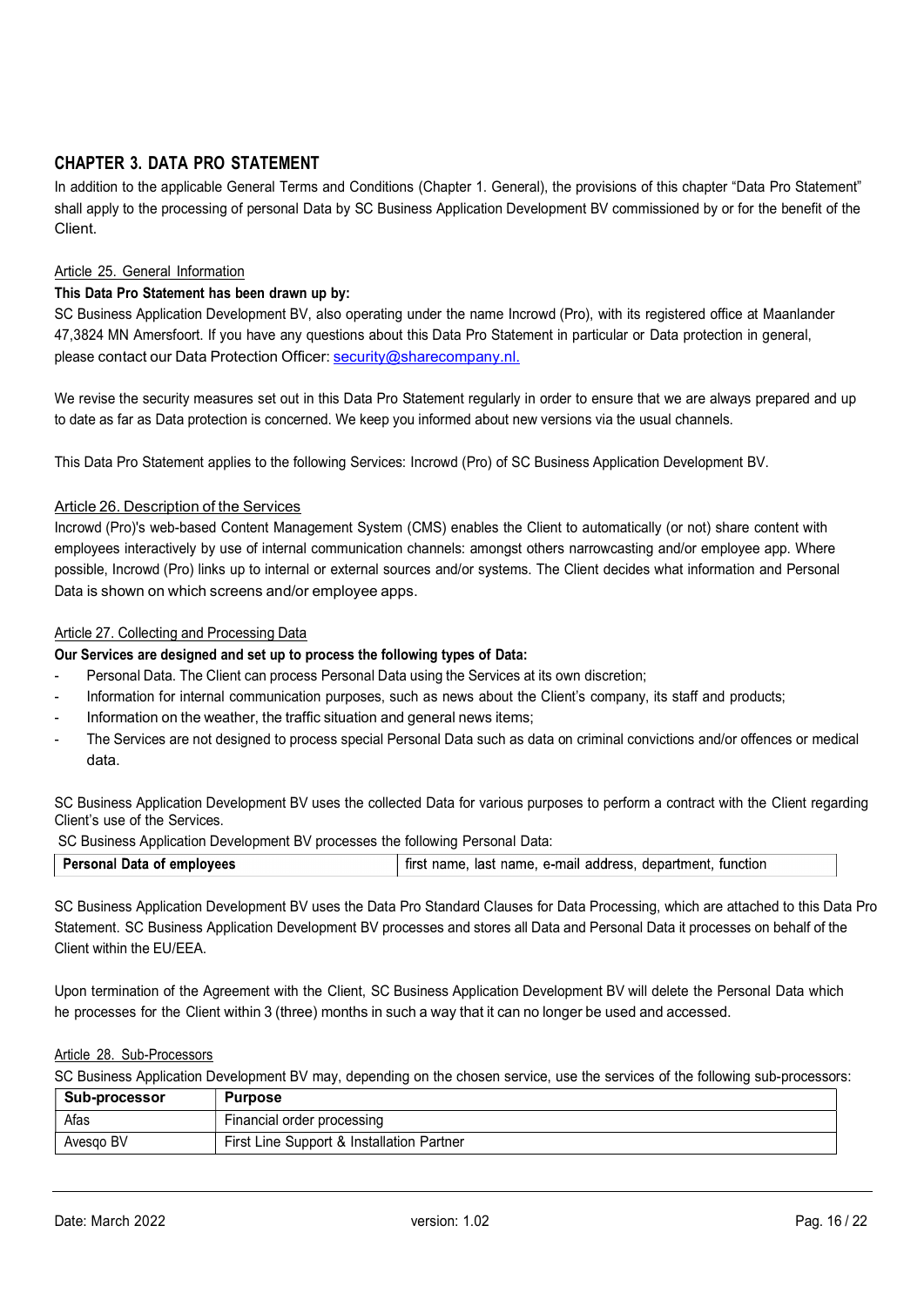| av@last  | Installation Partner                      |
|----------|-------------------------------------------|
| Axosoft  | Helpdesk software tooling                 |
| Hubspot  | Marketing & sales tooling                 |
| Equinix  | Datacenter Rackspace & Hosting activities |
| Firebase | <b>Push Notifications for Mobile</b>      |

#### Article 29. Data Subject Rights

Taking into account the nature of the processing, SC Business Application Development BV shall assist the Client by implementing appropriate technical and organizational measures, insofar as this is possible, for the fulfilment of the Client's obligations, as reasonably understood by Client, to respond to requests to exercise Data Subject rights under the Data Protection Laws. Incrowd (Pro) shall:

- promptly notify the Client if it receives a request from a Data Subject under any Data Protection Law in respect of Personal Data; and
- ensure that it does not respond to that request except on the documented instructions of the Client or as required by applicable laws to which SC Business Application Development BV is subject, in which case SC Business Application Development BV shall to the extent permitted by applicable laws inform the Client of that legal requirement before SC Business Application Development BV responds to the request.

#### Article 30. Security Policy

#### SC Business Application Development BV has implemented the following security measures to protect its product or service:

| <b>Technical security measures</b>                                                                                               | <b>Organizational security measures</b>                                                                   |  |
|----------------------------------------------------------------------------------------------------------------------------------|-----------------------------------------------------------------------------------------------------------|--|
| Encryption and privacy-friendly settings are                                                                                     | SC Business Application Development BV has conformed to the                                               |  |
| implemented by default. Encryption settings are                                                                                  | following Information SecurityManagement System (ISMS): ISO                                               |  |
| implemented on server level by default.                                                                                          | 27001. Certificate issued by an                                                                           |  |
| An authorization model (identifying rights and roles)<br>which can be set up completely according to the<br>Client's own wishes. | independent expert party.<br>SC Business Application Development BV has implemented a code of<br>conduct. |  |
| The possibility to enforce the use of strong                                                                                     | SC Business Application Development BV has                                                                |  |
| passwords within the application and via group                                                                                   | implemented an internal procedure for thenotification of                                                  |  |
| policies.                                                                                                                        | Data breaches and Data incidents.                                                                         |  |
| Fully redundant Datacenter.                                                                                                      | Annual awareness training for employees about information                                                 |  |
|                                                                                                                                  | security.                                                                                                 |  |
| Daily backups of both Datacenters.                                                                                               | Confidentiality obligations in employment contracts, hired staffing                                       |  |
|                                                                                                                                  | or other personnel accessing Personal Data processed under Client's                                       |  |
|                                                                                                                                  | and Data Processor's responsibility                                                                       |  |
| Monitoring of proper function of i-frames and                                                                                    | Logical access control by means of knowledge, such as password or                                         |  |
| related API's.                                                                                                                   | personal access codes.                                                                                    |  |
| Datacenter protection with firewalls an anti-virus                                                                               | Physical access control such as security passes.                                                          |  |
| software.                                                                                                                        |                                                                                                           |  |
| DMZ zone within the Datacenter within which                                                                                      |                                                                                                           |  |
| applications are made available.                                                                                                 |                                                                                                           |  |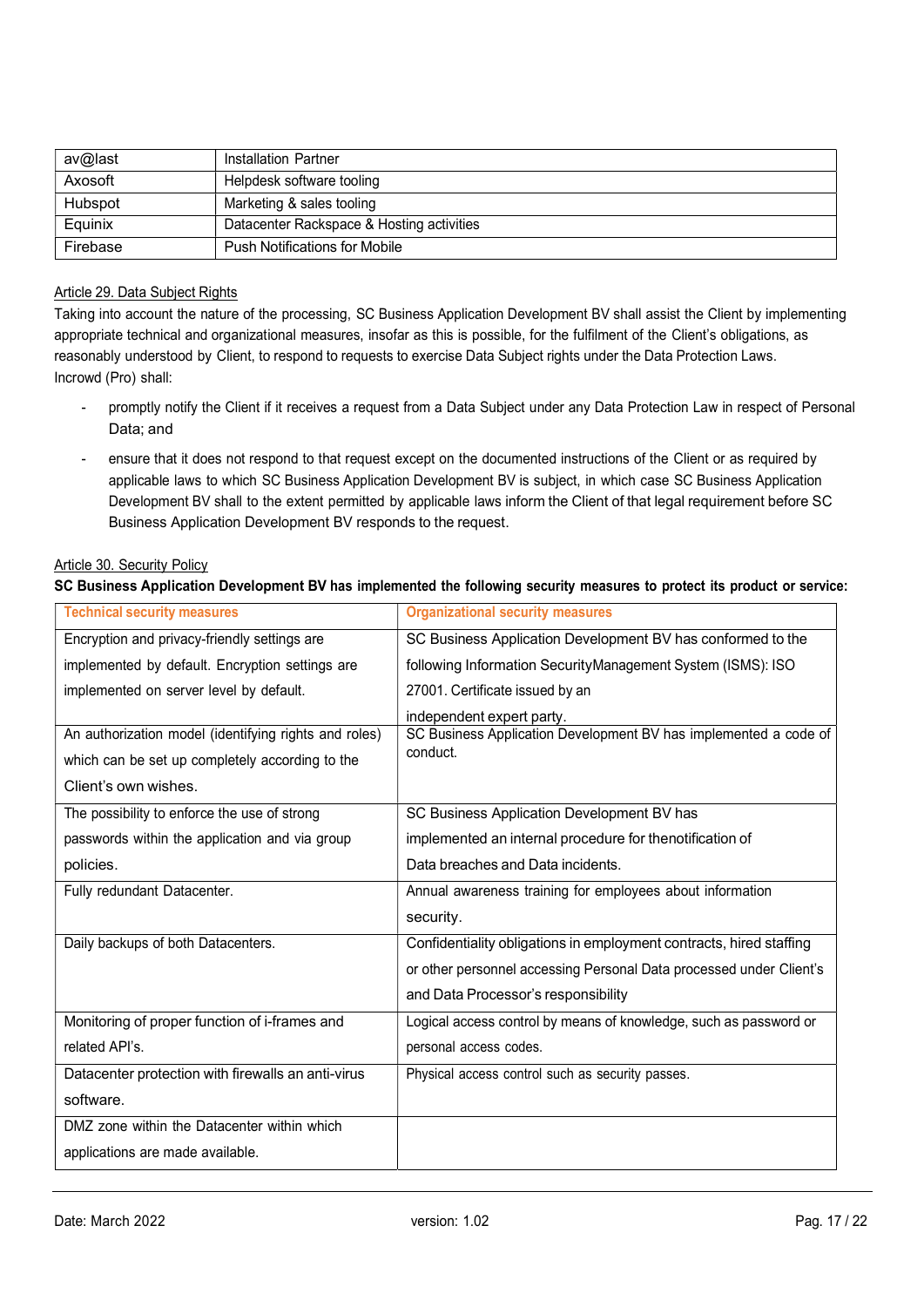| Authorization of Data feeds on agreed upon IP-     |  |
|----------------------------------------------------|--|
| addresses and API key.                             |  |
| Authorization of API based on encrypted            |  |
| username/password/api                              |  |
| Forced HTTPS                                       |  |
|                                                    |  |
| Logging and monitoring of system access (including |  |
| monitoring traces of unauthorized access to        |  |
| Personal Data).                                    |  |

## Article 31. Data Breach Protocol

# In case something does go wrong, SC Business Application Development BV has adopted the following Data breach protocol to ensure that the Client is informed about incidents:

There is a procedure in place for reporting incidents internally. If SC Business Application Development BV discovers a Data breach within its organization, SC Business Application Development BV will inform the Client about this as soon as possible. SC Business Application Development BV will submit as much relevant information as possible, including a description of the incident, the nature of the breach, the nature of the Personal Data or the categories of Data Subjects involved. If possible, the Client will be notified within 24 hours. SC Business Application Development BV will not notify the Dutch Data Protection Authority (AP) or Data Subjects; whether or not a report is filed is and remains the responsibility of the Client. If required, SC Business Application Development BV will assist the Client during the reporting process. The Data Protection Officer (DPO) on duty deals with all communications on behalf of SC Business Application Development BV. Our DPO can be contacted by email on: security@sharecompany.nl.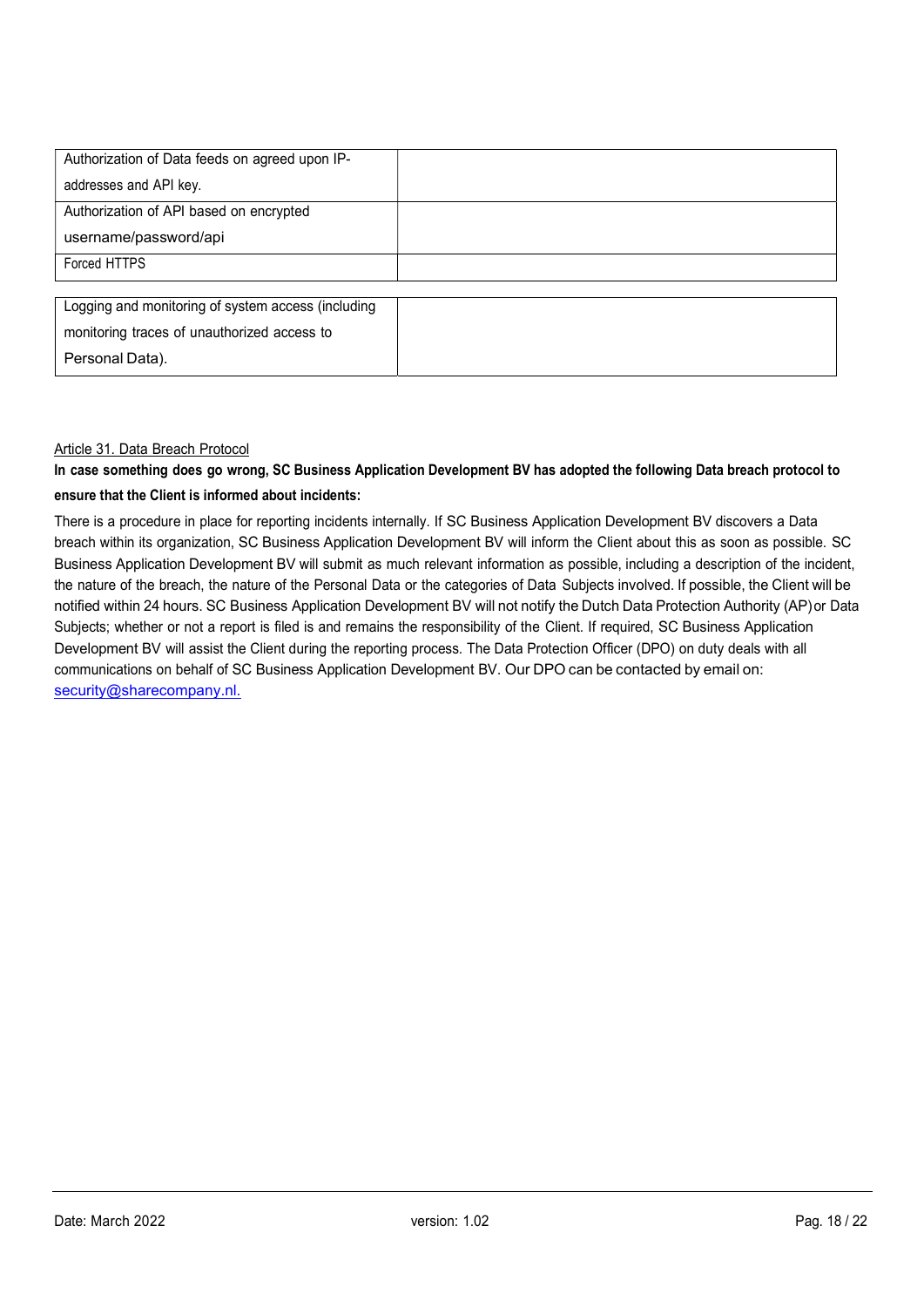# CHAPTER 4. STANDARD CLAUSES FOR DATA PROCESSING

In addition to the applicable General Terms and Conditions (Chapter 1. General) and the specific terms for the processing of personal Data (Chapter 3. Data Processing Statement) stated in these general terms, the provisions of this chapter, "Standard Clauses For Data Processing", shall apply to the processing of personal Data by SC Business Application Development BV commissioned by or for the benefit of the Client.

# Article 32. Definitions

The following terms have the following meanings ascribed to them in the present Chapter 4. Standard Clauses for Data Processing, in Chapter 3. Data Pro Statement and in the Data Processor Agreement:

- 1. Dutch Data Protection Authority (AP): the regulatory agency outlined in Section 4.21 of the GDPR.
- 2. **GDPR:** the General Data Protection Regulation.
- 3. Data Processor: the party which, in its capacity as an ICT supplier, processes Personal Data on behalf of its Client as part of the performance of the Agreement.
- 4. Data Pro Statement: a statement issued by the Data Processor in which it provides information on the intended use of its product or service, any security measures which have been implemented, sub-processors, Data breach, certification and dealing with the rights of Data Subjects, among other things.
- 5. Data Subject: a natural person who can be identified, directly or indirectly.
- 6. Client: the party on whose behalf the Data Processor processes Personal Data. The Client may be either the controller (the party who determines the purpose and means of the processing) or another Data processor.
- 7. Agreement: the agreement concluded between the Client and the Data Processor, on whose basis the ICT supplier provides services and/or products to the Client, the Data Processing Agreement being part of this agreement.
- 8. Personal Data: any and all information regarding a natural person who has been or can be identified, as outlined in Article 4.1 of the GDPR, processed by the Data Processor to meet its requirements under the Agreement.
- 9. Data Processing Agreement: the present Standard Clauses for Data Processing, which, along with the Data Processor's Data Pro Statement (or similar such information), constitute the Data Processing Agreement within the meaning of Article 28.3 of the GDPR.

## Article 33. General Provisions

- 1. The present Standard Clauses for Data Processing apply to all Personal Data processing operations carried out by the Data Processor in providing its products and services, as well as to all Agreements and offers. The applicability of the Client's Data processing agreements is expressly rejected.
- 2. The Data Pro Statement, and particularly the security measures outlined in it, may be adapted from time to time to changing circumstances by the Data Processor. The Data Processor will notify the Client in the event of significant revisions. If the Client cannot reasonably agree to the revisions, the Client will be entitled to terminate the Data Processing Agreement In Writing, stating its reasons for doing so, within thirty days of having been served notice of the revisions.
- 3. The Data Processor will process the Personal Data on behalf and on behalf of the Client, in accordance with the written instructions provided by the Client and accepted by the Data Processor.
- 4. The Client or its customer will serve as the controller within the meaning of the GDPR, will have control over the processing of the Personal Data and will determine the purpose and means of processing the Personal Data.
- 5. The Data Processor will serve as the processor within the meaning of the GDPR and will therefore not have control over the purpose and means of processing the Personal Data, and will not make any decisions on the use of the Personal Data and other such matters.
- 6. The Data Processor will give effect to the GDPR as laid down in the present Standard Clauses for Data Processing, the Data Pro Statement and the Agreement. It is up to the Client to judge, on the basis of this information, whether the Data Processor is providing sufficient guarantees with regard to the implementation of appropriate technical and organizational measures so as to ensure that the processing operations meet the requirements of the GDPR and that Data Subjects' rights are sufficiently protected.
- 7. The Client will guarantee to the Data Processor that it acts in accordance with the GDPR, that it provides a high level of protection for its systems and infrastructure at all time, that the nature, use and/or processing of the Personal Data are not unlawful and that they do not violate any third party's rights.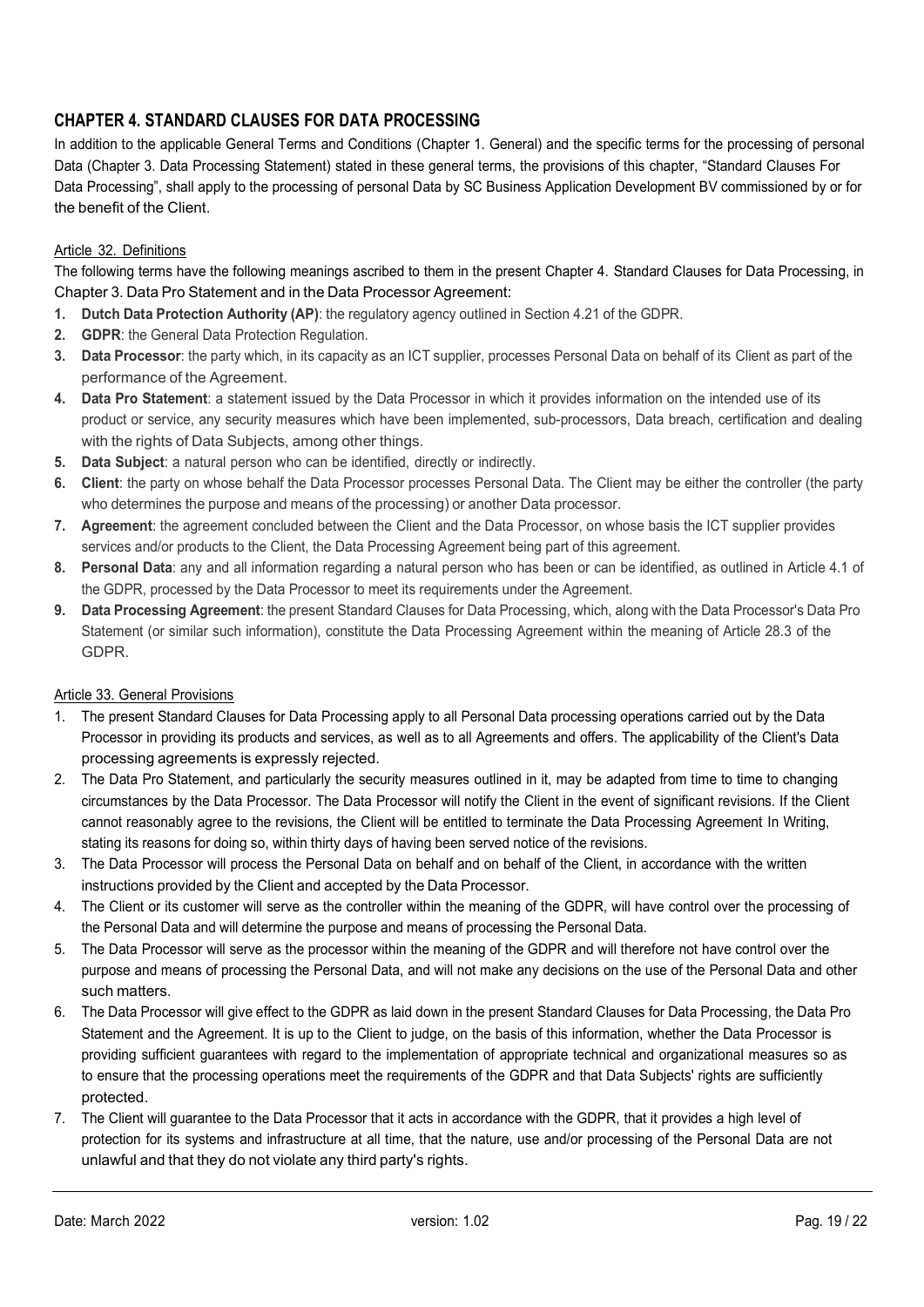8. Administrative fines imposed on the Client by the Dutch Data Protection Authority will not be able to be recouped from the Data Processor, except in the event of willful misconduct or gross negligence on the part of the Data Processor's management team.

#### Article 34. Security

- 1. The Data Processor will implement the technical and organizational security measures outlined in its Data Pro Statement. In implementing the technical and organizational security measures, the Data Processor will take into account the state of the art and the costs of implementation, as well as the nature, scope, context and purposes of the processing operations and the intended use of its products and services, the risks inherent in processing the Data and risks of various degrees of likelihood and severity to the rights and freedoms of Data Subjects that are to be expected considering the nature of the intended use of the Data Processor's products and services.
- 2. Unless explicitly stated otherwise in the Data Pro Statement, the product or service provided by the Data Processor will not be equipped to process special categories of personal Data or Data relating to criminal convictions and offences.
- 3. The Data Processor seeks to ensure that the security measures it will implement are appropriate for the manner in which the Data Processor intends to use the product or service.
- 4. In the Client's opinion, said security measures provide a level of security that is tailored to the risks inherent in the processing of the Personal Data used or provided by the Client, taking into account the factors referred to in paragraph 1 of this article.
- 5. The Data Processor will be entitled to adjust the security measures it has implemented if it feels that such is necessary for a continued provision of an appropriate level of security. The Data Processor will record any significant adjustments it chooses to make, e.g. in a revised Data Pro Statement, and will notify the Client of said adjustments where relevant.
- 6. The Client may request the Data Processor to implement further security measures. The Data Processor will not be obliged to honour such requests to adjust its security measures. If the Data Processor makes any adjustments to its security measures at the Client's request, the Data Processor will be allowed to invoice the Client for the costs associated with said adjustments. The Data Processor will not be required to actually implement these security measures until both Parties have agreed In Writing and signed off on the security measures requested by the Client.

#### Article 35. Data Breaches

- 1. The Data Processor does not guarantee that its security measures will be effective under all conditions. If the Data Processor discovers a Data breach within the meaning of Article 4.12 of the GDPR, it will notify the Client without undue delay. The "Data Breach Protocol" section of the Data Pro Statement outlines the way in which the Data Processor will notify the Client of Data breaches.
- 2. It is up to the Controller (the Client or its customer) to assess whether the Data breach of which the Data Processor has notified the Controller must be reported to the Dutch Data Protection Authority (AP) or to the Data Subject concerned. The Controller (the Client or its customer) will at all times remain responsible for reporting Data breaches which must be reported to the Dutch Data Protection Authority and/or Data Subjects pursuant to Articles 33 and 34 of the GDPR. The Data Processor is not obliged to report Data breaches to the Dutch Data Protection Authority and/or to the Data Subject.
- 3. Where necessary, the Data Processor will provide more information on the Data breach and will help the Client meet its breach notification requirements within the meaning of Articles 33 and 34 of the GDPR by providing all the necessary information.
- 4. If the Data Processor incurs any reasonable costs in doing so, it will be allowed to invoice the Client for these, at the rates applicable at the time.

## Article 36. Confidentiality

- 1. The Data Processor will ensure that the persons processing Personal Data under its responsibility are subject to a duty of confidentiality.
- 2. The Data Processor will be entitled to furnish third parties with Personal Data if and insofar as such is necessary due to a court order, statutory provision or legal order to do so issued by a government agency.
- 3. Any and all access and/or identification codes, certificates, information regarding access and/or password policies provided by the Data Processor to the Client, and any and all information provided by the Data Processor to the Client which gives effect to the technical and organisational security measures included in the Data Pro Statement are confidential and will be treated as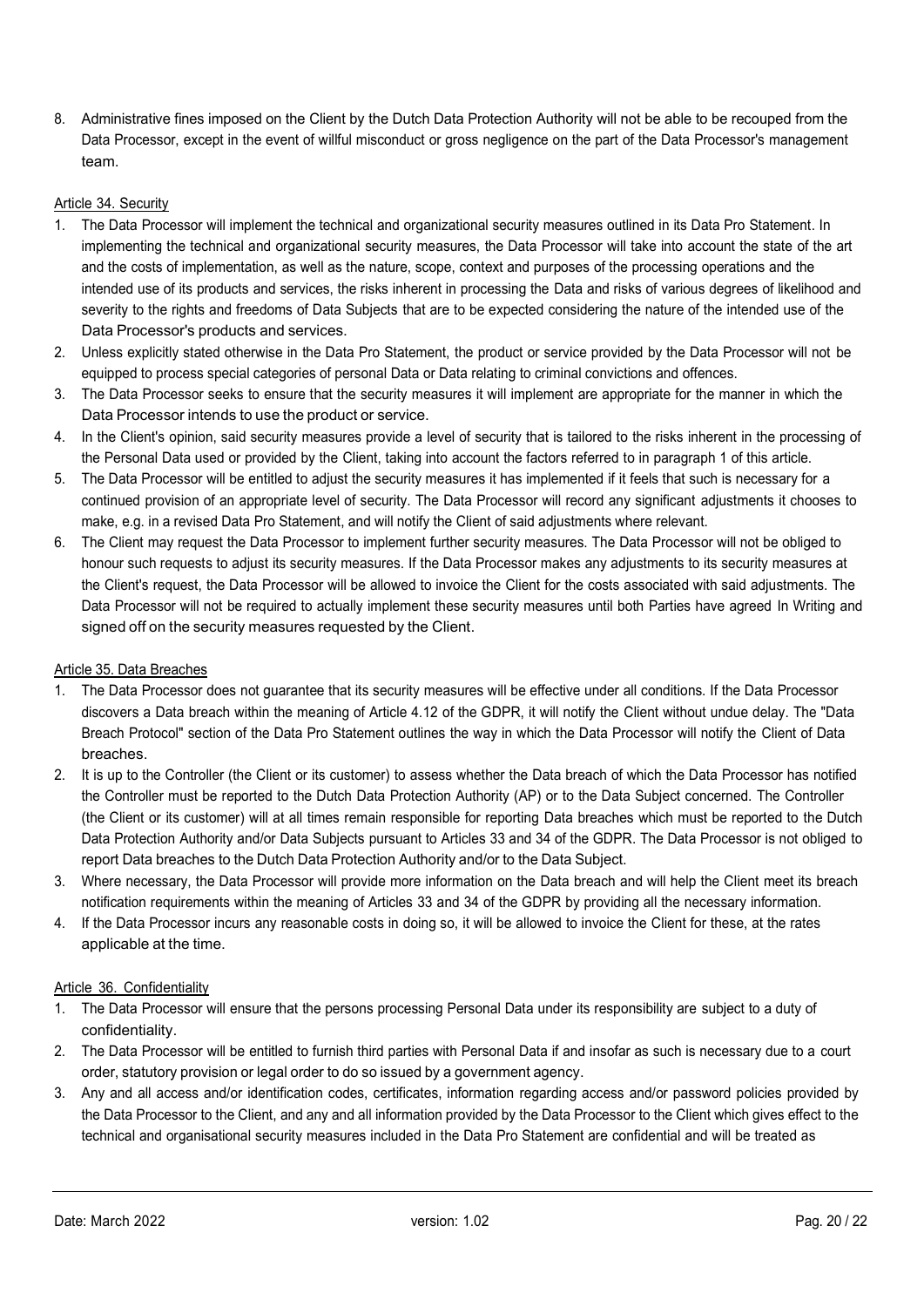such by the Client and will only be disclosed to authorised employees of the Client. The Client will ensure that its employees comply with the requirements outlined in this article.

## Article 37. Term and Termination

- 1. This Data Processing Agreement constitutes part of the Agreement, and any new or subsequent agreement arising from it and will enter into force at the time of the conclusion of the Agreement and will remain effective until terminated.
- 2. This Data Processing Agreement will end by operation of law when the Agreement or any new or subsequent agreement between the parties is terminated.
- 3. If the Data Processing Agreement is terminated, the Data Processor will delete all Personal Data it currently stores and which it has obtained from the Client within the timeframe laid down in the Data Pro Statement, in such a way that the Personal Data will no longer be able to be used and will have been rendered inaccessible. Alternatively, if such has been agreed, the Data Processor will return the Personal Data to the Client in a machine-readable format.
- 4. If the Data Processor incurs any costs associated with the provisions of paragraph 3 of this article, it will be entitled to invoice the Client for said costs. Further arrangements relating to this subject can be laid down in the Data Pro Statement.
- 5. The provisions of paragraph 3 of this article do not apply if the Data Processor is prevented from removing or returning the Personal Data in full or in part by a statutory provision. In such cases, the Data Processor will only continue to process the Personal Data insofar as such is necessary by virtue of its statutory obligations. Furthermore, the provisions of paragraph 3 of this article will not apply if the Data Processor is the controller of the Personal Data within the meaning of the GDPR.

## Article 38. The Rights of Data Subjects, Data Protection Impact Assessments (DPIA) and Auditing Rights

- 1. Where possible, the Data Processor will cooperate with reasonable requests made by the Client relating to Data Subjects claiming alleged rights from the Client. If the Data Processor is directly approached by a Data Subject, it will refer the Data Subject to the Client where possible.
- 2. If the Client is required to carry out a DPIA or a subsequent consultation within the meaning of Articles 35 and 36 of the GDPR, the Data Processor will cooperate with such, following a reasonable request to do so.
- 3. The Data Processor will be able to demonstrate its compliance with its requirements under the Data Processing Agreement by means of a valid Data Processing Certificate or an equivalent certificate or audit report (third-party memorandum) issued by an independent expert.
- 4. In addition, at the Client's request, the Data Processor will provide all other information that is reasonably required to demonstrate compliance with the arrangements made in this Data Processing Agreement. If, in spite of the foregoing, the Client has grounds to believe that the Personal Data are not processed in accordance with the Data Processing Agreement, the Client will be entitled to have an audit performed (at its own expense) not more than once every year by an independent, fully certified, external expert who has demonstrable experience with the type of Data processing operations carried out under the Agreement. The audit will be limited to verifying that the Data Processor is complying with the arrangements made regarding the processing of the Personal Data as laid down in the present Data Processing Agreement. The expert will be subject to a duty of confidentiality with regard to his/her findings and will only notify the Client of matters which cause the Data Processor to fail to comply with its obligations under the Data Processing Agreement. The expert will furnish the Data Processor with a copy of his/her report. The Data Processor will be entitled to reject an audit or instruction issued by the expert if it feels that the audit or instruction is inconsistent with the GDPR or any other law, or that it constitutes an unacceptable breach of the security measures it has implemented.
- 5. The parties will consult each other on the findings of the report at their earliest convenience. The parties will implement the measures for improvement suggested in the report insofar as they can be reasonably expected to do so. The Data Processor will implement the proposed measures for improvement insofar as it feels these are appropriate, taking into account the processing risks associated with its product or service, the state of the art, the costs of implementation, the market in which it operates, and the intended use of the product or service.
- 6. The Data Processor will be entitled to invoice the Client for any costs it incurs in implementing the measures referred to in this article.